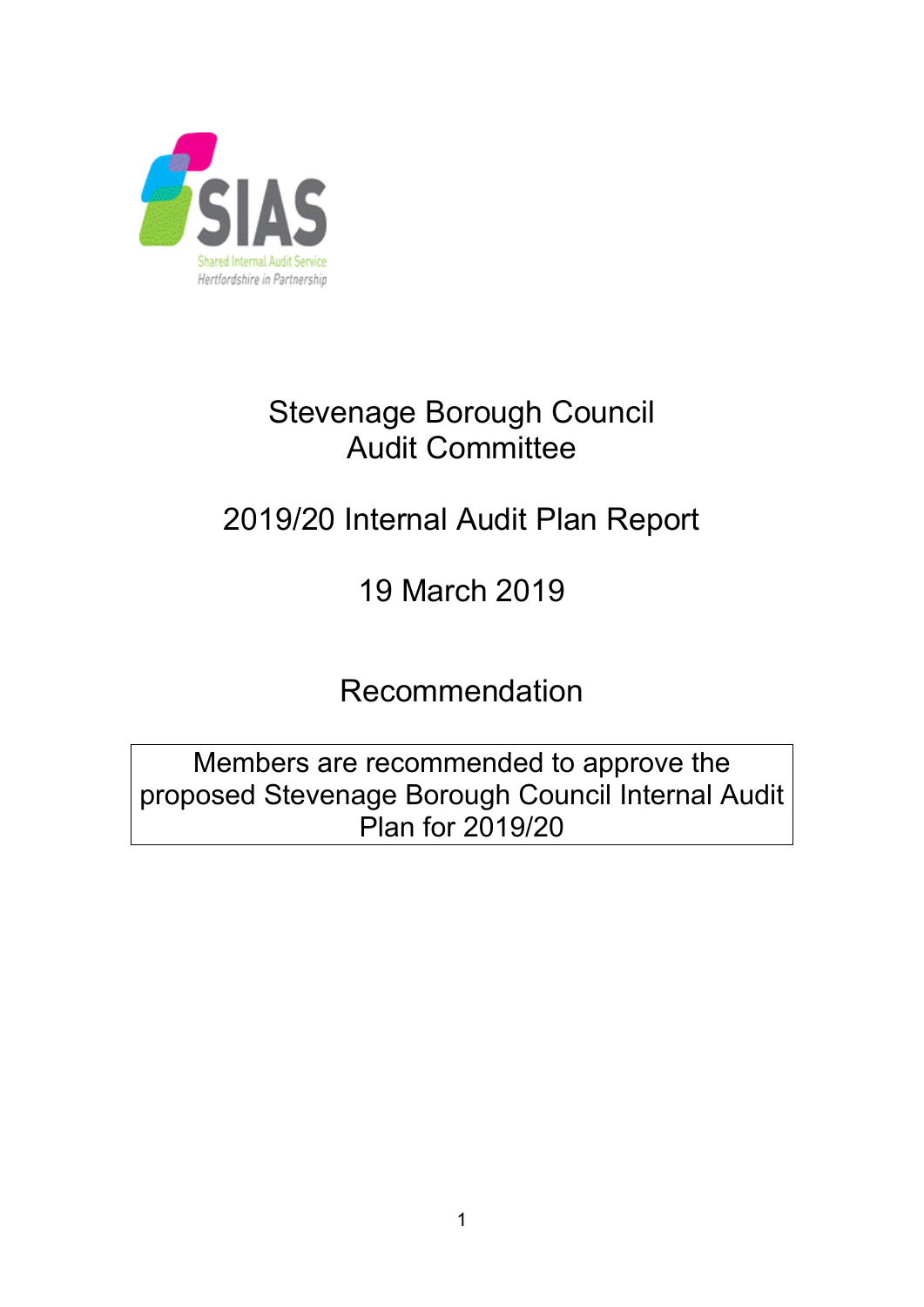**Contents** 

- 1. Introduction and Background
	- 1.1 Purpose
	- 1.2 Background

## 2. Audit Planning Process

- 2.1 Planning Principles
- 2.2 Approach to Planning
- 2.4 Planning Context
- 2.7 Internal Audit Plan 2019/20
- 3. Performance Management
	- 3.1 Update Reporting
	- 3.3 Performance Indicators

Appendices

- A Proposed Stevenage Borough Council Audit Plan 2019/20
- B Audit Start Dates Agreed with Management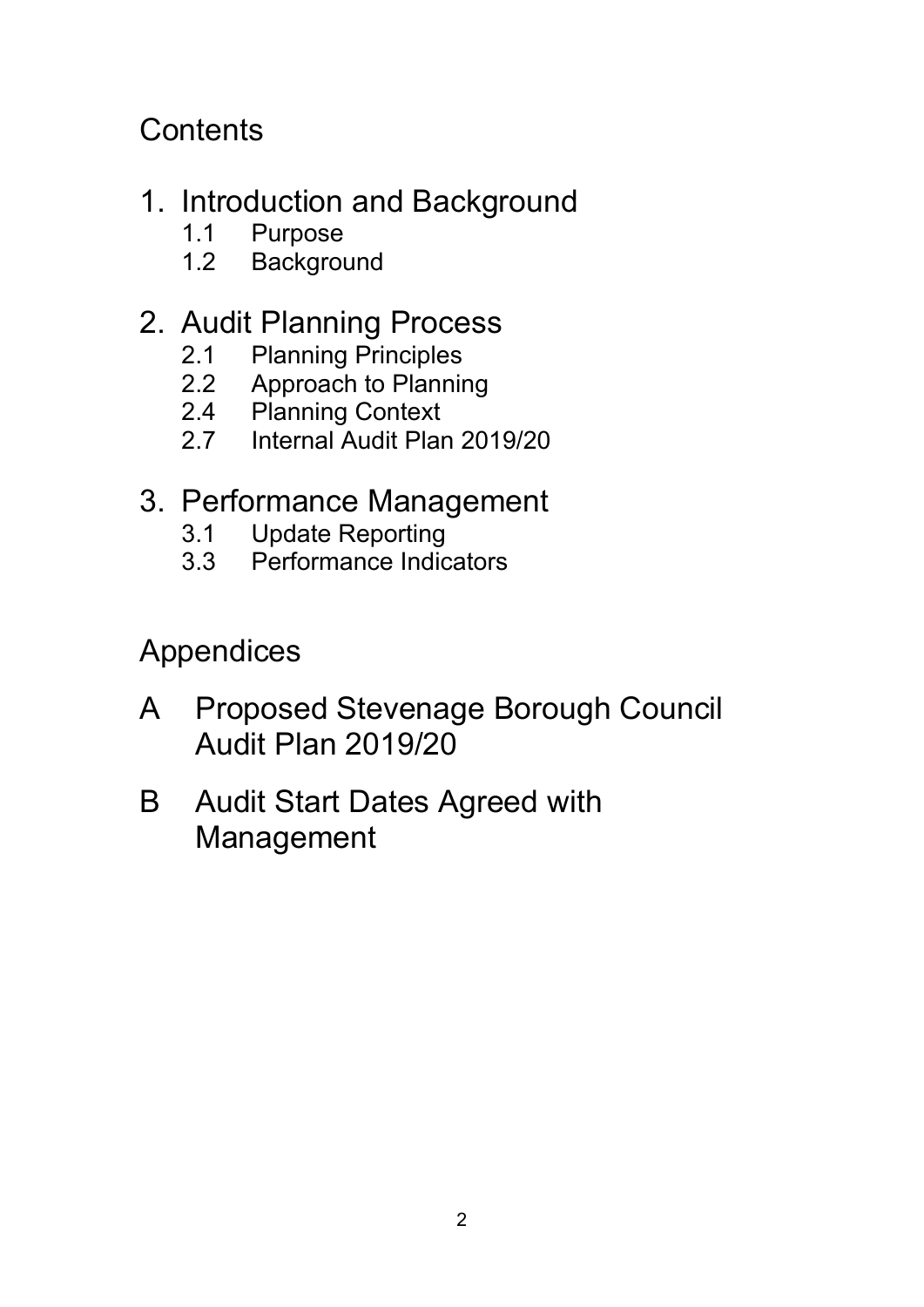# 1. Introduction and Background

### Purpose of Report

1.1 To provide Members with the proposed Stevenage Borough Council 2019/20 Internal Audit Plan.

### **Background**

- 1.2 The Stevenage Borough Council Internal Audit Plan sets out the programme of internal audit work for the year ahead, and forms part of the Council's wider assurance framework. It supports the requirement to produce an audit opinion on the overall internal control environment of the Council, as well as a judgement on the robustness of risk management and governance arrangements, contained in the Head of Internal Audit annual report.
- 1.3 The Shared Internal Audit Service (SIAS) Audit Charter which was presented to the June 2018 meeting of this Committee shows how the Council and SIAS work together to provide a modern and effective internal audit service. This approach complies with the requirements of the United Kingdom Public Sector Internal Audit Standards (PSIAS) which came into effect on 1 April 2013 and revised on 1 April 2017. An updated version of the SIAS Audit Charter will be brought to the first meeting of Audit Committee in the 2019/20 civic year.
- 1.4 The PSIAS require that the audit plan must incorporate or be linked to a strategic or high-level statement which:
	- Outlines how the service will be developed in accordance with the internal audit charter
	- Details how the internal audit plan will be delivered
	- Evidences how the service links to organisational objectives and priorities
- 1.5 Section 2 of this report details how the SIAS complies with this requirement.

## 2. Audit Planning Process

### Planning Principles

- 2.1 SIAS audit planning is underpinned by the following principles:
	- a) Focus of assurance effort on the Council's key issues, obligations, outcomes and objectives, critical business processes and projects and principal risks. This approach ensures coverage of both strategic and key operational issues.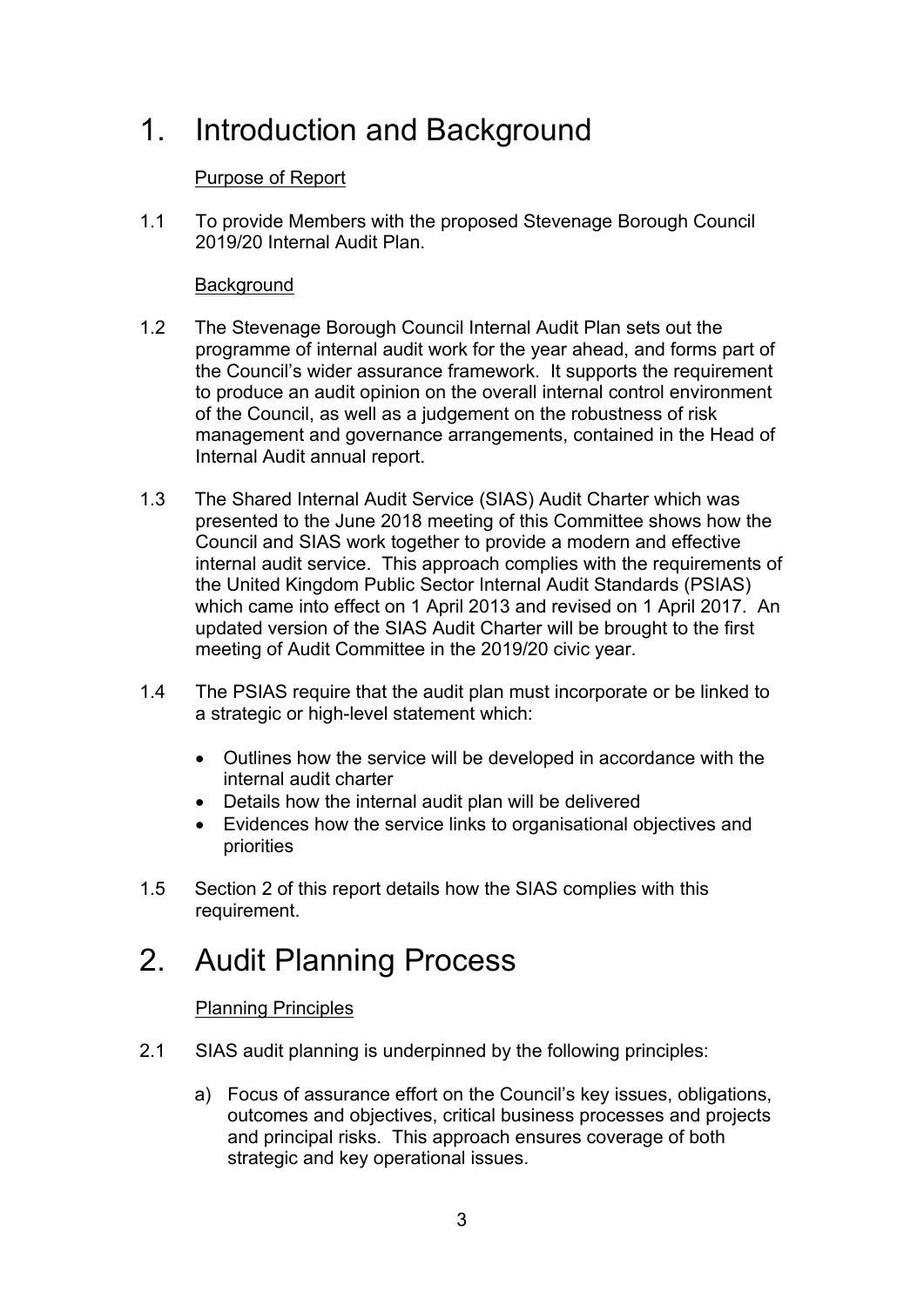- b) Maintenance of an up-to-date awareness of the impact of the external and internal environment on the Council's control arrangements.
- c) Use of a risk assessment methodology to determine priorities for audit coverage based, as far as possible, on management's view of risk;
- d) Dialogue and consultation with key stakeholders to ensure an appropriate balance of assurance needs, including recognition that in a resource constrained environment, all needs cannot be met.
- e) Identification of responsibilities where services are delivered in partnership.
- f) In-built flexibility to ensure that new risks and issues are accommodated as they emerge;
- g) Capacity to deliver key commitments including work undertaken on behalf of External Audit, governance work and counter fraud activity;
- h) Capacity to respond to management requests for assistance with special investigations, consultancy and other forms of advice.

#### Approach to Planning

2.2 In order to comply with the requirements of the PSIAS, SIAS has continued with a methodology for all SIAS partners which contains the following elements:

### *Local and National Horizon Scanning*

SIAS reviews, on an ongoing basis:

- key committee reports at each client and identifies emerging risks and issues;
- the professional and national press for risks and issues emerging at national level.

### *Consideration of risk management arrangements*

SIAS assesses the risk maturity of the Council and based on this assessment, determines the extent to which information contained within the Council's risk register informs the identification of potential audit areas.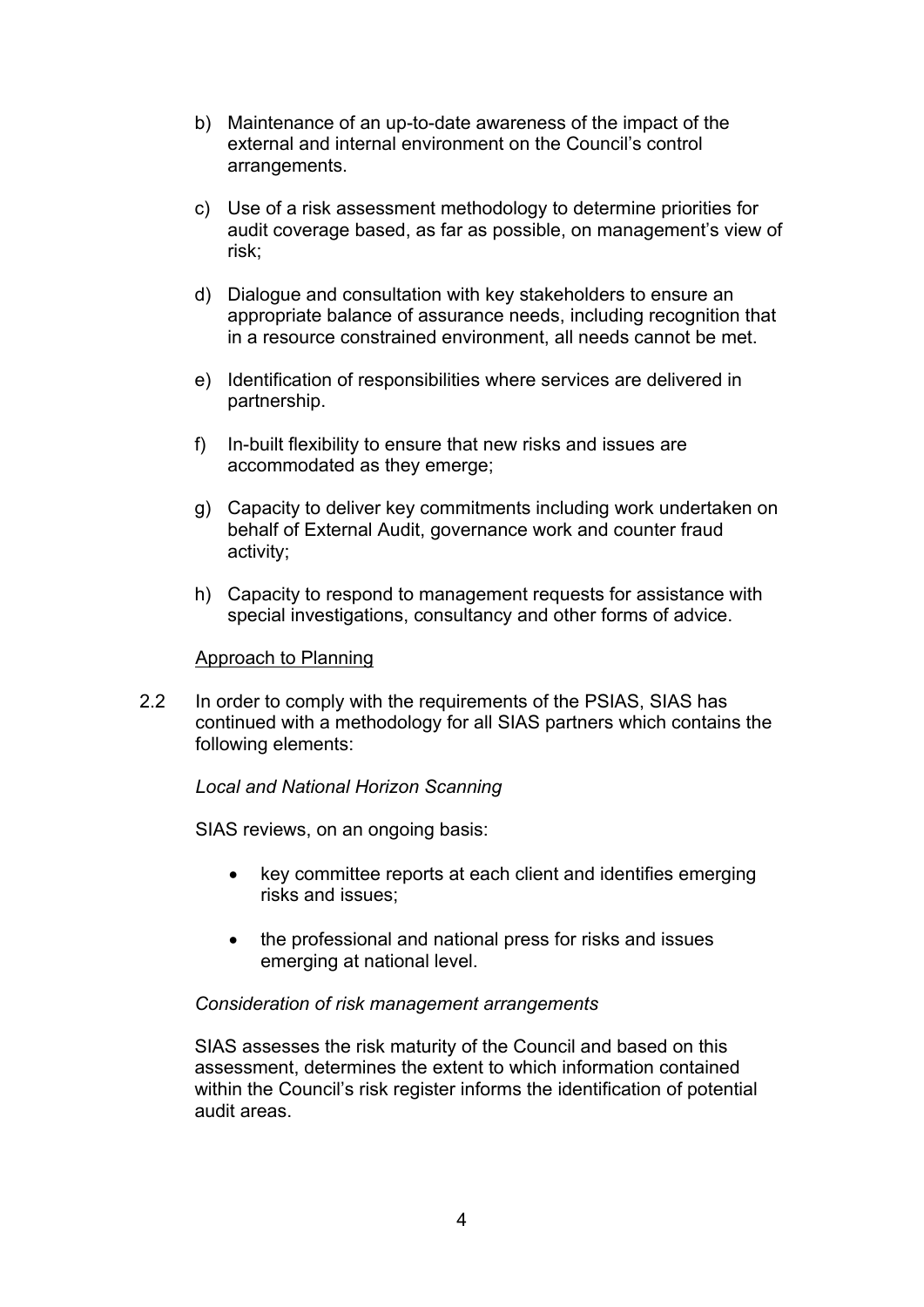### *Confirmation of the Council's objectives and priorities*

SIAS confirms the current objectives and priorities of the Council. This information is used to confirm that identified auditable areas will provide assurance on areas directly linked to the achievement of the Council's objectives and priorities.

- 2.3 The approach to audit planning for 2019/20 has been characterised by:
	- a) Detailed discussions with senior managers and other key officers within the Council to confirm auditable areas and elicit high level detail of the scope of audits. This process incorporates the following four steps to assist in the later prioritisation of projects:

#### *Risk Assessment*

Managers and SIAS agree the level of risk associated with an identified auditable area.

#### *Other Sources of Assurance*

Managers are asked whether assurance in the auditable area is obtained from other assurance providers e.g. External Audit or the Health and Safety Executive. This approach ensures that provision of assurance is not duplicated.

#### *Significance*

Managers assess how significant the auditable area is in terms of the achievement of corporate or service objectives and priorities.

#### *Timings*

Managers identify when an audit should be undertaken to add most value.

- b) Proposed plans are based on the information obtained from the planning meetings. Details of audits that have not been included in the proposed draft plan as a result of resource limitations are reported to senior management and the audit committee;
- c) The proposed 2019/20 plans for all SIAS partner Councils are then scrutinised and cross-partner audits highlighted;
- d) Proposed draft plans are presented to Senior Leadership Team for discussion and agreement;
- e) The plan is shared with the External Auditor.

This approach ensures that our work gives assurance on what is important and those areas of highest risk and thus assists the Council in achieving its objectives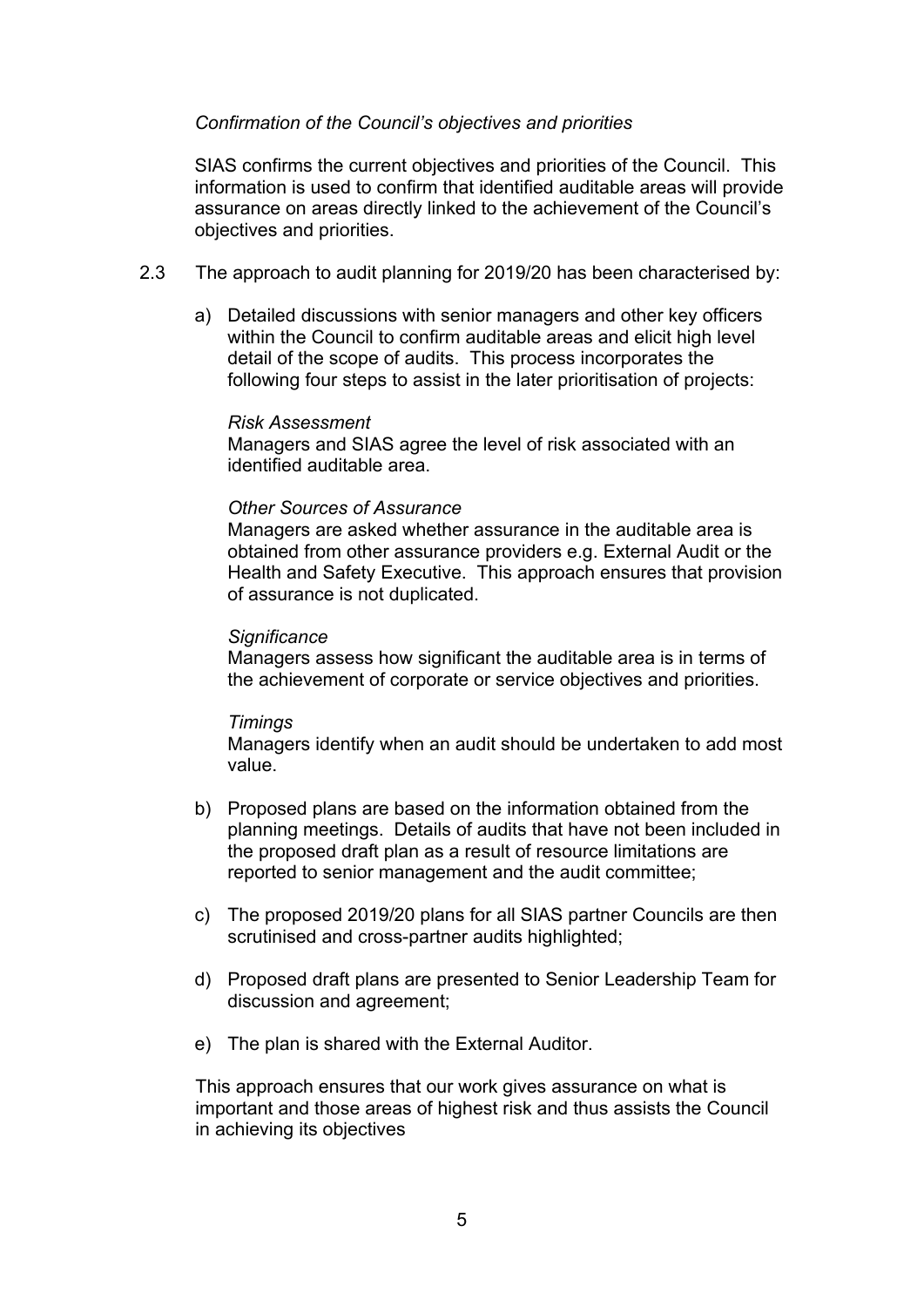### The Planning Context

- 2.4 The context within which local authorities provide their services remains challenging:
	- Latest forecasts show a cloudy outlook for the UK economy, reflecting increasing national and international uncertainties. Local authorities will need to be attuned to the impact on their local economies and any direct investments of their own.
	- Demand continues to rise, driven by complex needs, an ageing population and challenges in the healthcare system. With reduced financial support local authorities will therefore have to continue to become more innovative and commercial.
	- Digital transformation continues to offer opportunities along with significant risks. The innovative use of technology is helping to reduce costs, as well as be more efficient and transparent. However, factors such as security, privacy, ethical and regulatory compliance are a recognised concern.
	- Major, national programmes in areas like business rates, public health and housing mean the overall financial environment remains relatively unstable.
- 2.5 The resultant efficiency and transformation programmes that Councils are in the process of implementing and developing continue to profoundly alter each organisation's nature. Such developments are accompanied by potentially significant governance, risk management and internal control change.
- 2.6 The challenge of giving value in this context, means that Internal Audit needs to:
	- Meet its core responsibilities, which are to provide appropriate assurance to Members and senior management on the effectiveness of governance, risk management and control arrangements in delivering the achievement of Council objectives;
	- Identify and focus its effort on areas of significance and risk, assisting the organisation in managing change effectively, and ensuring that core controls remain effective;
	- Give assurance which covers the control environment in relation to new developments, using leading edge audit approaches such as 'control risk self assessments' or 'continuous assurance' where appropriate;
	- Retain flexibility in the audit plan and ensure the plan remains current and relevant as the financial year progresses.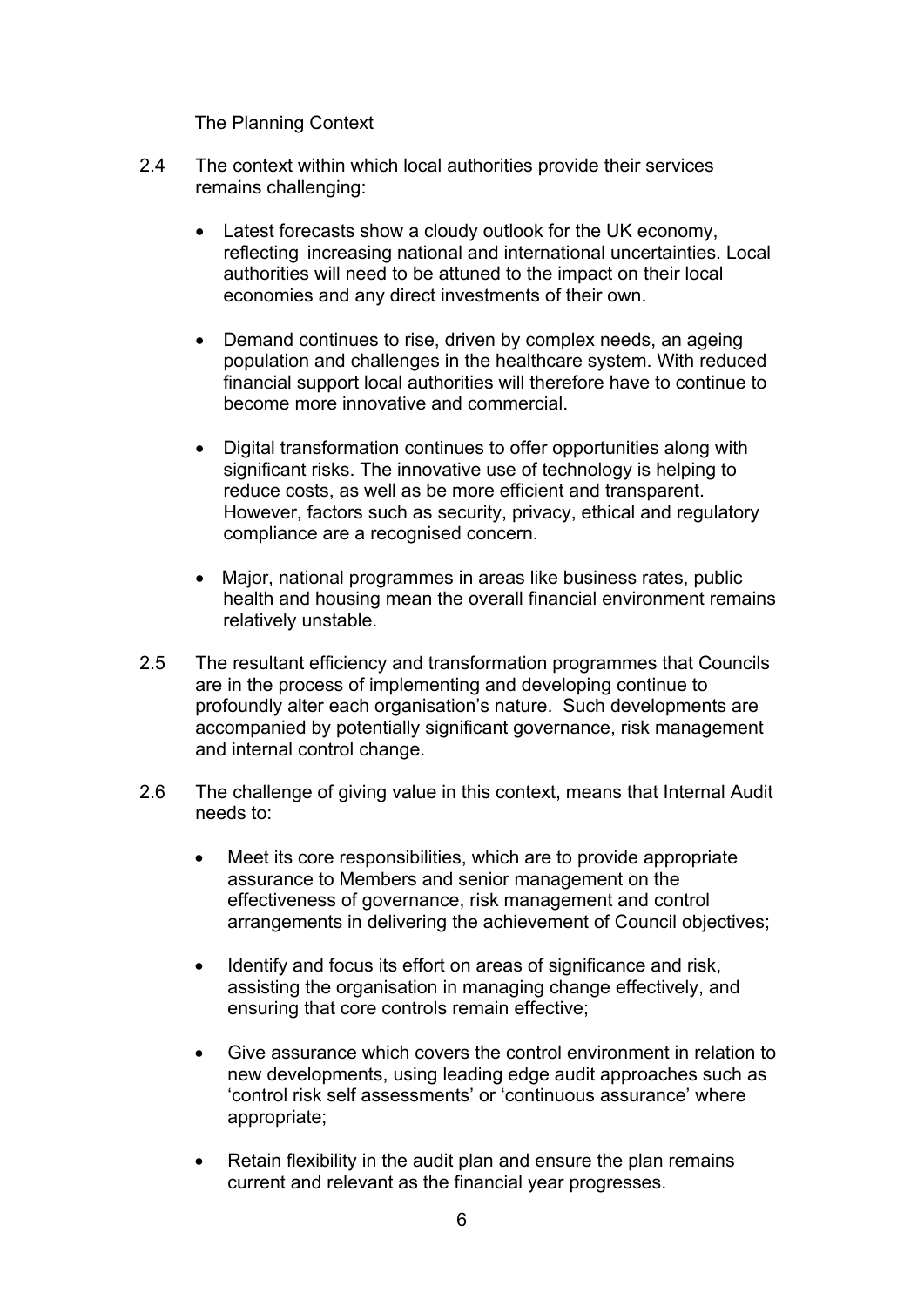#### Internal Audit Plan 2019/20

- 2.7 The draft 2019/20 audit plan is included at Appendix A and contains a high-level proposed outline scope for each audit. Appendix B details the planned start months.
- 2.8 Stevenage Borough Council has purchased 350 audit days for 2019/20. The table below shows the estimated allocation of these audit days:

| <b>Purchased Audit Days</b>                     | 2019/20 | $\frac{0}{0}$  |
|-------------------------------------------------|---------|----------------|
| <b>Key Financial Systems</b>                    | 74      | 21             |
| <b>Operational Audits</b>                       | 128     | 36             |
| Procurement / Contracts / Project<br>Management | 30      | 9              |
| <b>IT Audits</b>                                | 24      | 7              |
| <b>Risk &amp; Governance</b>                    | 12      | 4              |
| <b>Counter Fraud</b>                            | 0       | 0              |
| <b>Shared Learning / Joint Reviews</b>          | 8       | $\overline{2}$ |
| <b>Ad-Hoc Advice</b>                            | 3       | 1              |
| <b>Follow Ups</b>                               | 10      | 3              |
| Strategic Support*                              | 46      | 13             |
| Contingency                                     | 5       |                |
| 2018/19 Projects Requiring<br>Completion        | 10      | 3              |
| <b>Total allocated days</b>                     | 350     | 100            |

\* This includes supporting the Audit Committee, monitoring, client liaison and planning for 2020/21.

- 2.9 Members will note the inclusion of a provision for the completion of projects that relate to 2018/19. The structure of Internal Audit's programme of work is such that full completion of every aspect of the work in an annual plan is not always possible, especially given the high dependence on client officers during a period where there are competing draws on their time e.g. year end closure procedures.
- 2.10 The nature of assurance work is such that enough activity must have been completed in the financial year, for the Head of Assurance to give an overall opinion on the Authority's internal control environment. In general, the tasks associated with the total completion of the plan, which includes the finalisation of all reports and negotiation of the appropriate level of agreed mitigations, is not something that adversely affects delivery of the overall opinion. The impact of any outstanding work is monitored closely during the final quarter by SIAS in conjunction with the Section 151 Officer.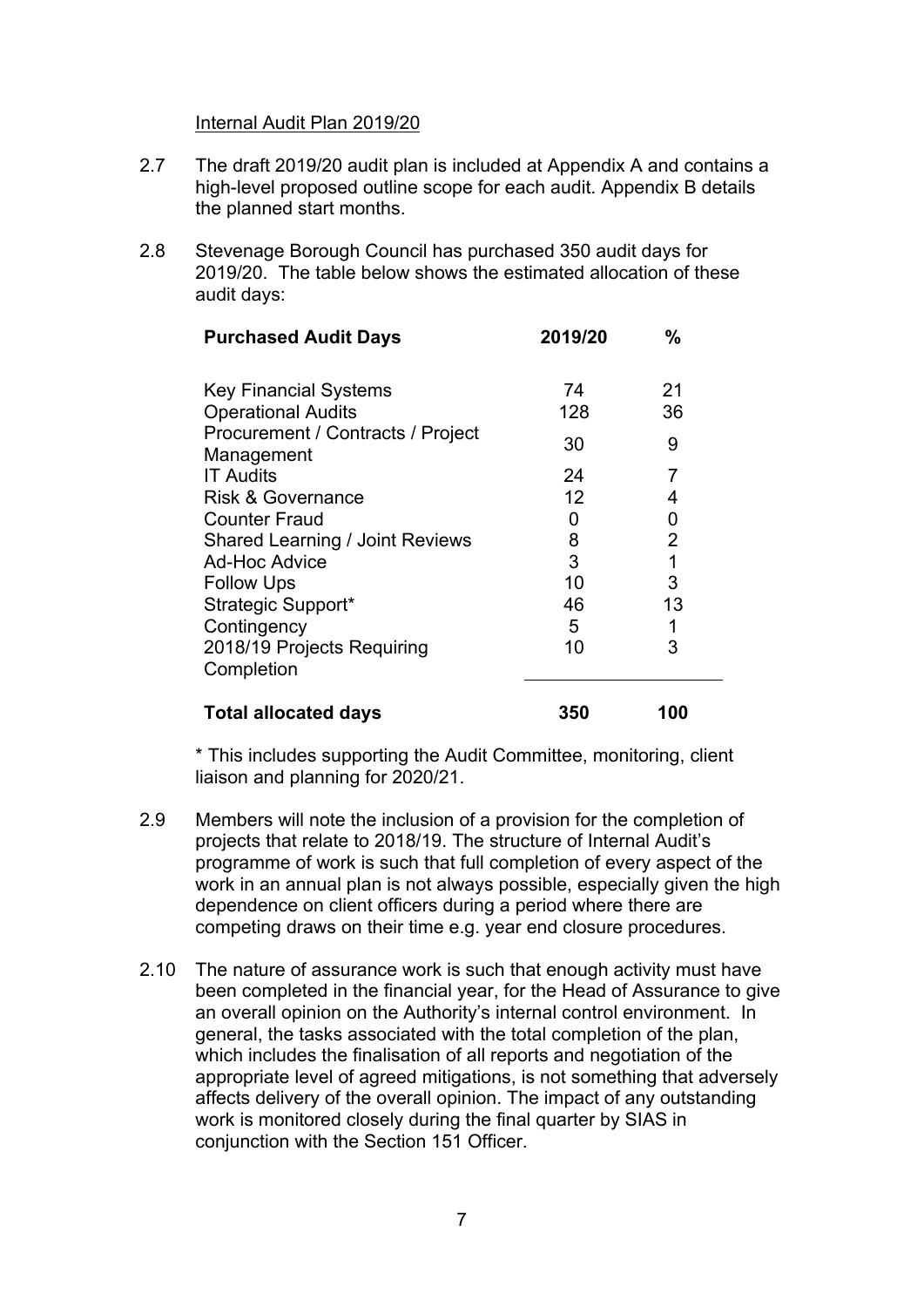# 3. Performance Management

## Update Reporting

- 3.1 The work of Internal Audit is required to be reported to a Member Body so that Stevenage Borough Council has an opportunity to review and monitor an essential component of corporate governance and gain assurance that its internal audit provision is fulfilling its statutory obligations. It is considered good practice that progress reports also include proposed amendments to the agreed annual audit plan. Progress against the agreed plan for 2019/20 and any proposed changes will be reported to this Committee five times in the 2019/20 civic year.
- 3.2 The implementation of agreed audit recommendations will be reported to Audit Committee as part of the update reporting process.

### Performance Indicators

3.3 Annual performance indicators were approved at the SIAS Board in September 2011 and are reviewed annually. Details of the targets set for 2019/20 are shown in the table below. Actual performance against target will be included in the update reports to this Committee.

|    | <b>Performance Indicator</b>                                                                                                          | <b>Performance Target</b> |  |
|----|---------------------------------------------------------------------------------------------------------------------------------------|---------------------------|--|
| 1. | <b>Planned Days</b><br>percentage of actual billable<br>days against planned<br>chargeable days completed.                            | 95%                       |  |
| 2. | <b>Planned Projects</b><br>percentage of actual<br>completed projects to draft<br>report stage against planned<br>completed projects. | 95%                       |  |
|    | Note: to be based on the<br>judgement of the SIAS<br>management team and<br>representing the best estimate                            |                           |  |
|    | as to a reasonable expectation<br>of progress on the audit plan.                                                                      |                           |  |
| 3. | <b>Client Satisfaction</b><br>percentage of client<br>satisfaction questionnaires<br>returned at 'satisfactory' level.                | 100%                      |  |
| 4. | <b>Number of High Priority</b><br><b>Audit Recommendations</b><br>agreed                                                              | 95%                       |  |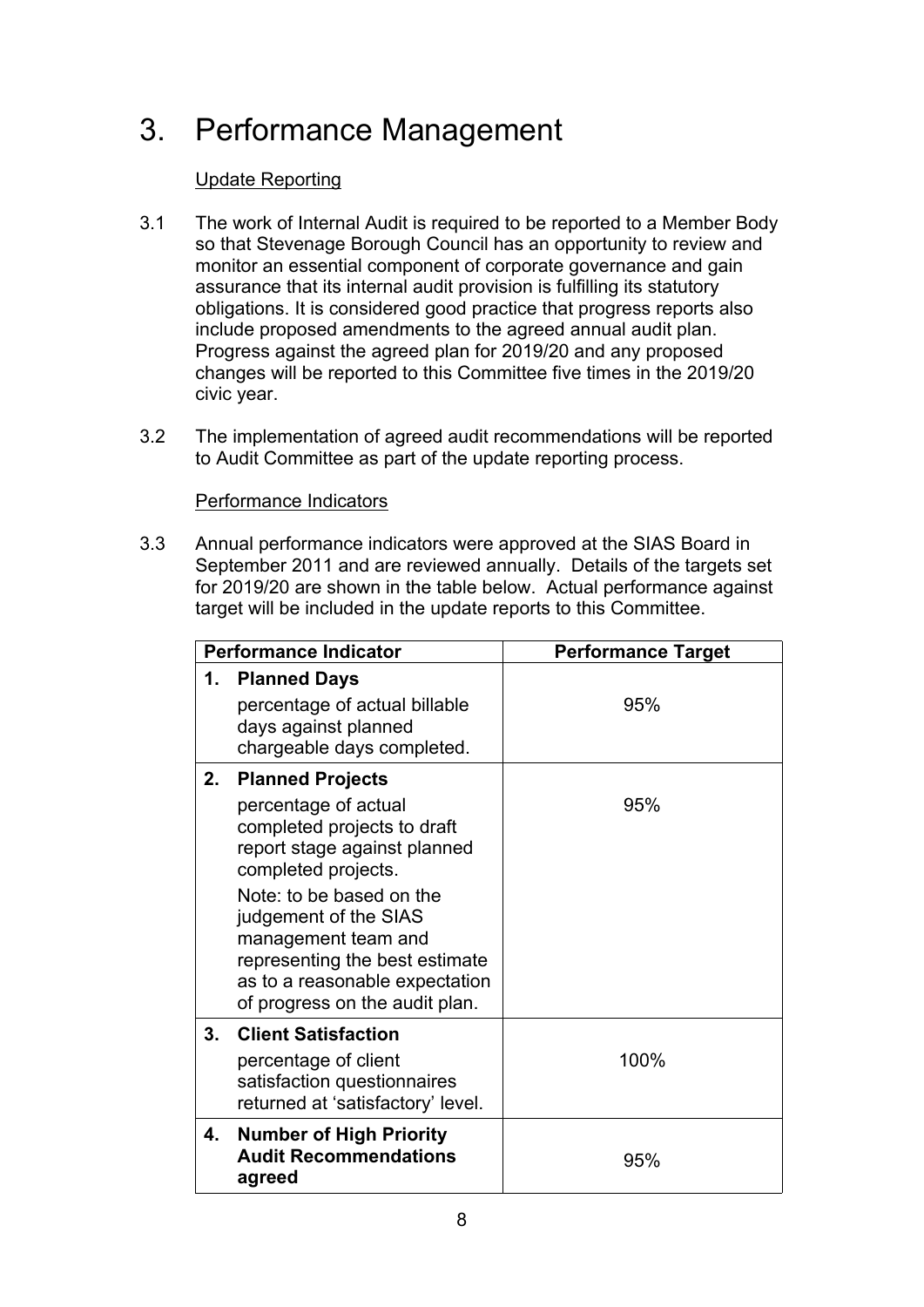| 5.<br><b>External Auditor Satisfaction</b>     | Annual Audit Letter formally<br>records that the External<br>Auditors are able to rely upon<br>the range and quality of SIAS'<br>work.                                |
|------------------------------------------------|-----------------------------------------------------------------------------------------------------------------------------------------------------------------------|
| 6. Annual Plan                                 | Presented to the March<br>meeting of each Audit<br>Committee. Or if there is no<br>March meeting then presented<br>to the first meeting of the new<br>financial year. |
| 7. Head of Assurance's Annual<br><b>Report</b> | Presented to the first meeting<br>of each Audit Committee in the<br>new financial year.                                                                               |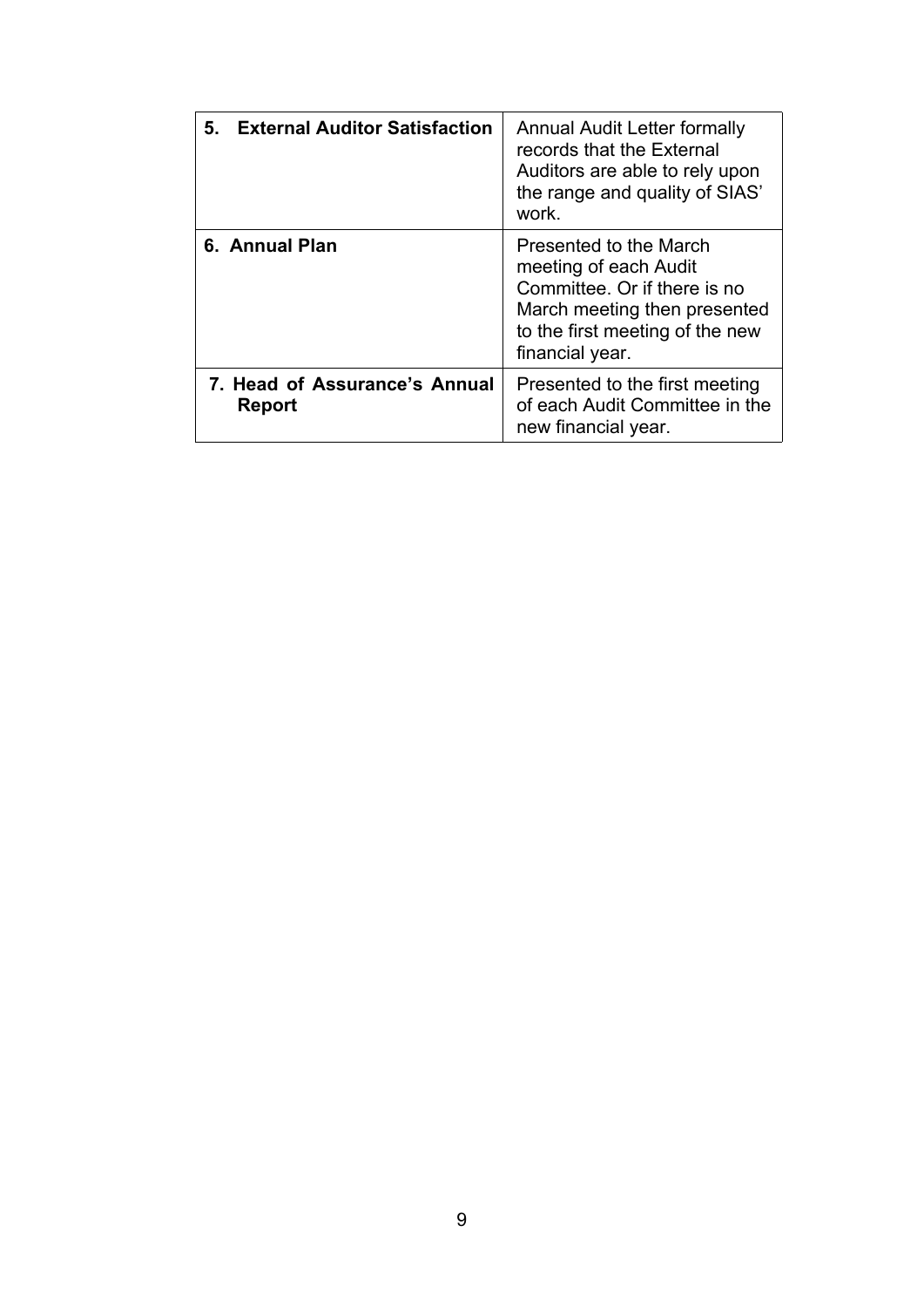# Stevenage Borough Council 2019/20 Proposed Internal Audit Plan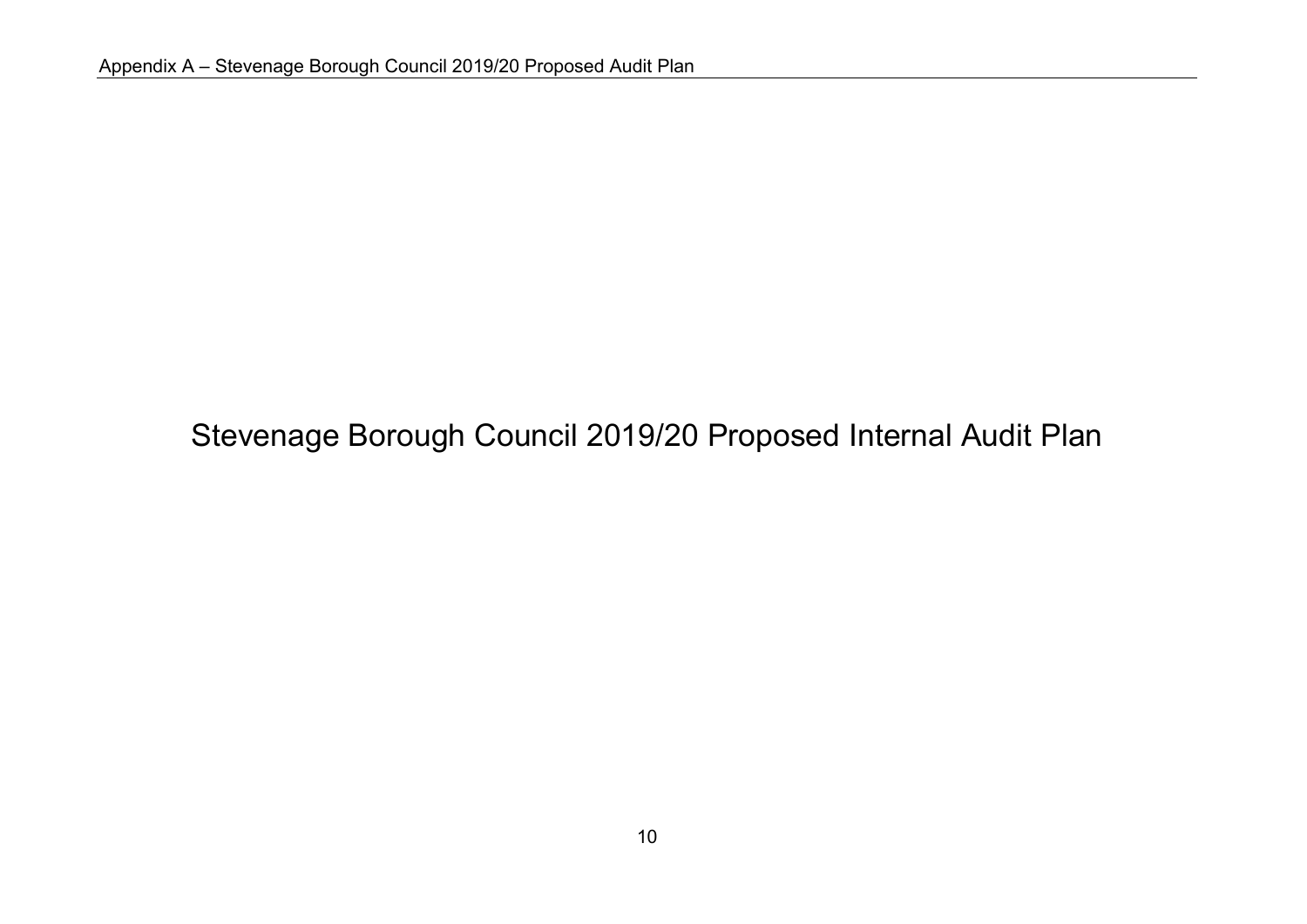| <b>Audit</b>                                         | <b>Proposed Outline Scope</b>                                                                                                                                                                                                                                                                                                                                                                                                                                                                                                                                                                                                                                                                                                                                | <b>Proposed Days</b> |
|------------------------------------------------------|--------------------------------------------------------------------------------------------------------------------------------------------------------------------------------------------------------------------------------------------------------------------------------------------------------------------------------------------------------------------------------------------------------------------------------------------------------------------------------------------------------------------------------------------------------------------------------------------------------------------------------------------------------------------------------------------------------------------------------------------------------------|----------------------|
| <b>KEY FINANCIAL SYSTEMS</b>                         |                                                                                                                                                                                                                                                                                                                                                                                                                                                                                                                                                                                                                                                                                                                                                              |                      |
| Main Accounting<br><b>System (General</b><br>Ledger) | SIAS will be conducting a full assurance audit on the Main Accounting system to<br>confirm implementation of previous audit recommendations and that controls are well<br>designed and operating effectively. Areas of coverage may include:<br>a) Access controls for the general ledger and associated modules,<br>b) Setting up, deletion and monitoring of general ledger accounts in line with an<br>established delegation of authority,<br>c) Processing of journals and virements, ensuring that only authorised transactions<br>with appropriate justification can be entered,<br>Reconciliation of financial and non-financial systems where significant income is<br>d)<br>received, and<br>e) Regular review and clearance of suspense accounts. | 8                    |
| <b>Debtors</b>                                       | Debtors will have reduced coverage this year to confirm implementation of previous<br>audit recommendations and that existing controls are operating effectively. Areas of<br>coverage may include:<br>a) Policies and procedures,<br>Customer account creation and amendment,<br>b)<br>c) Raising of debtor accounts,<br>d) Credit notes and refunds,<br>e) Accounting for income received,<br>Write offs, and<br>f<br>Debtors control account reconciliations.<br>g)                                                                                                                                                                                                                                                                                       | 6                    |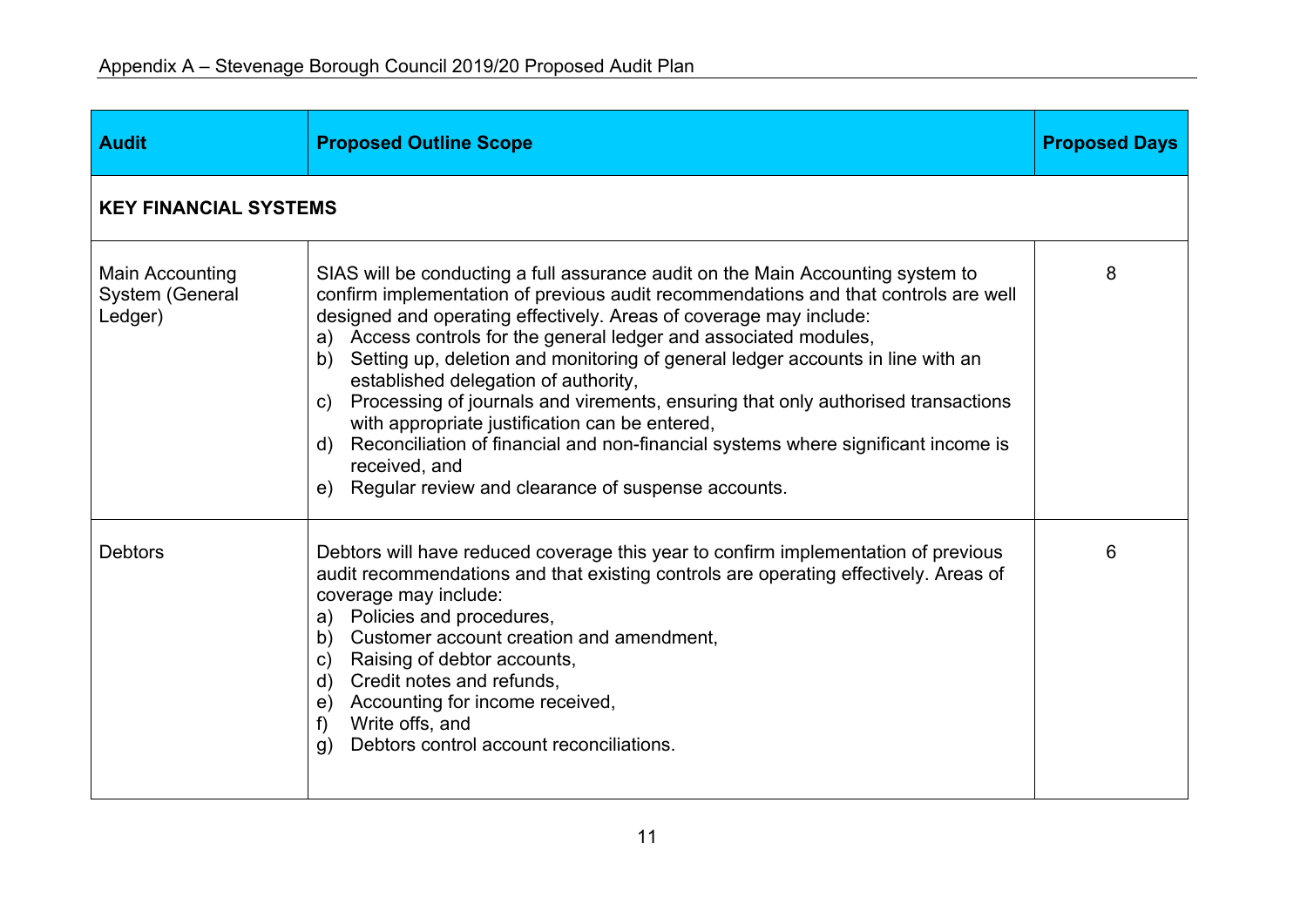| <b>Audit</b>               | <b>Proposed Outline Scope</b>                                                                                                                                                                                                                                                                                                                                                                                                                                                                                                                                                                                                     | <b>Proposed Days</b> |
|----------------------------|-----------------------------------------------------------------------------------------------------------------------------------------------------------------------------------------------------------------------------------------------------------------------------------------------------------------------------------------------------------------------------------------------------------------------------------------------------------------------------------------------------------------------------------------------------------------------------------------------------------------------------------|----------------------|
| <b>Creditors</b>           | SIAS will be conducting a full assurance audit on the Creditors system to confirm<br>implementation of previous audit recommendations and that controls are well<br>designed and operating effectively. Areas of coverage may include:<br>a) Policies and procedures,<br>b) Raising of supplier accounts,<br>Ordering of goods, works and services,<br>$\mathsf{C}$ )<br>d) Receipt of goods, works and services,<br>e) Payment of suppliers' invoices,<br>Credit notes and refunds, and<br>$f$ )<br>Creditors control account reconciliations.<br>g)                                                                             | 10                   |
| <b>Treasury Management</b> | Treasury Management will have reduced coverage this year to confirm<br>implementation of previous audit recommendations and that existing controls are<br>operating effectively. Areas of coverage may include:<br>Treasury Management Practices, Policies and Procedures,<br>a)<br>Reporting Arrangements,<br>b)<br>Cash Flow Management,<br>$\mathsf{C}$ )<br>Counter-Party Risk,<br>d)<br>Transactions,<br>e)<br>On-line Banking and Investments,<br>$f$ )<br>Capital and Interest Payments,<br>g)<br>h) Reconciliations,<br>Performance Monitoring, and<br>$\mathsf{i}$<br><b>External Service Providers.</b><br>$\mathbf{i}$ | 6                    |
| Payroll                    | SIAS will be conducting a full assurance audit on the Payroll system to confirm                                                                                                                                                                                                                                                                                                                                                                                                                                                                                                                                                   | 10                   |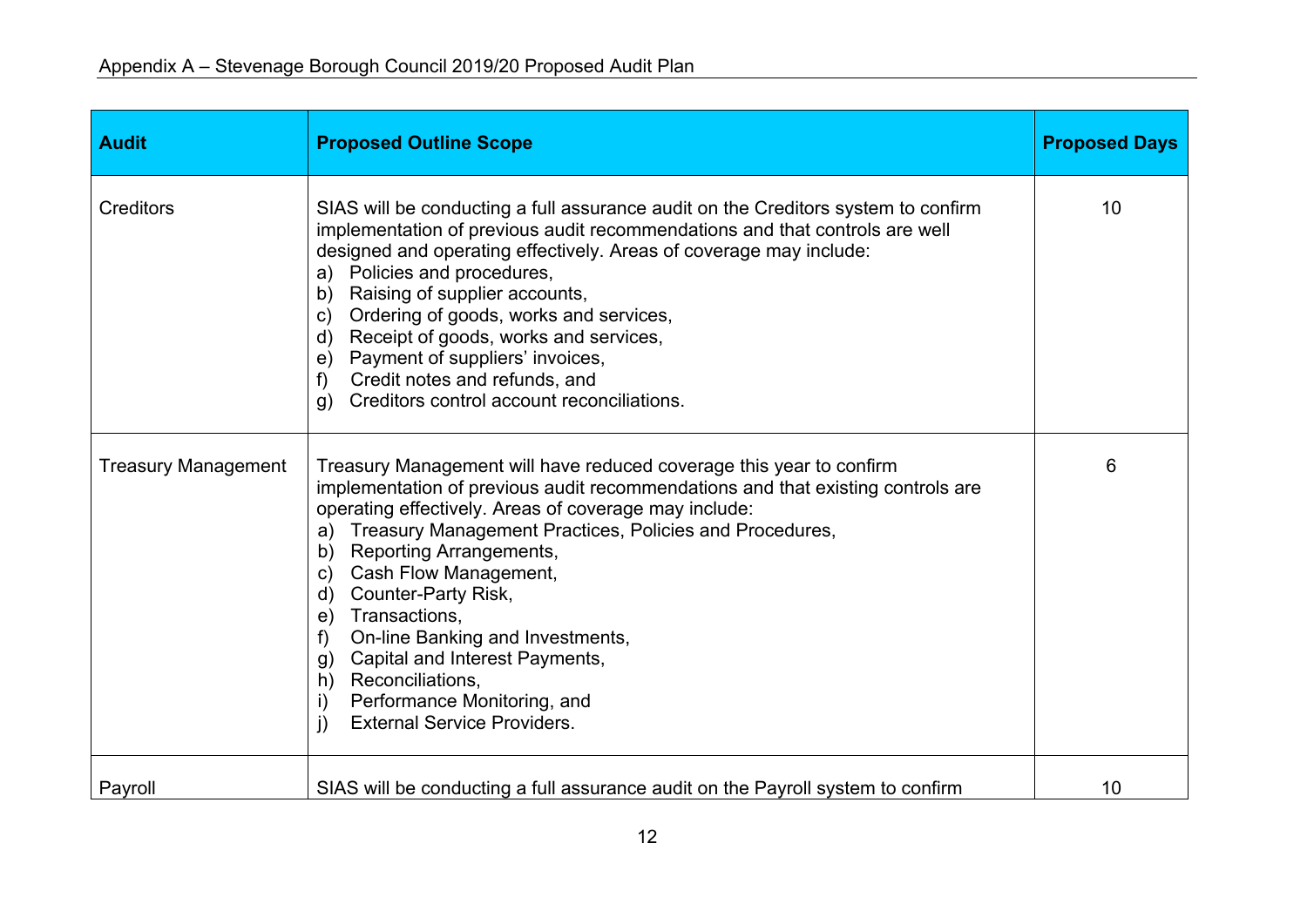| <b>Audit</b>       | <b>Proposed Outline Scope</b>                                                                                                                                                                                                                                                                                                                                                                                                                                                                                                                                                                                             | <b>Proposed Days</b> |
|--------------------|---------------------------------------------------------------------------------------------------------------------------------------------------------------------------------------------------------------------------------------------------------------------------------------------------------------------------------------------------------------------------------------------------------------------------------------------------------------------------------------------------------------------------------------------------------------------------------------------------------------------------|----------------------|
|                    | implementation of previous audit recommendations and that controls are well<br>designed and operating effectively. Areas of coverage may include:<br>a) Systems Access,<br>b) Policies and Procedures,<br>c) Service Continuity,<br>d) Statutory and Superannuation Parameters,<br>e) Starters and Leavers,<br>f) Contract Variations,<br>g) Additional Payments, Overtime and Expenses,<br>h) Pay Run,<br>i) PAYE Real Time Information,<br>j) Recovery of Overpayments, and<br>k) Payroll Records (Data Protection / Security).                                                                                         |                      |
| <b>Council Tax</b> | Council Tax will have reduced coverage this year to confirm implementation of<br>previous audit recommendations and that existing controls are operating effectively.<br>Areas of coverage may include:<br>a) Policies, Procedures and Legislation,<br>b) Amendment to Council Tax records,<br>c) Discounts and Exemptions, e.g. Single Person Discount<br>d) In-year Billing,<br>e) Collection and Refunds,<br>Recovery, Enforcement and Write Offs,<br>$f$ )<br>Reconciliation between Council Tax system and General Ledger,<br>g)<br>h) Performance monitoring and Performance, and<br>System access.<br>$\mathbf{i}$ | 6                    |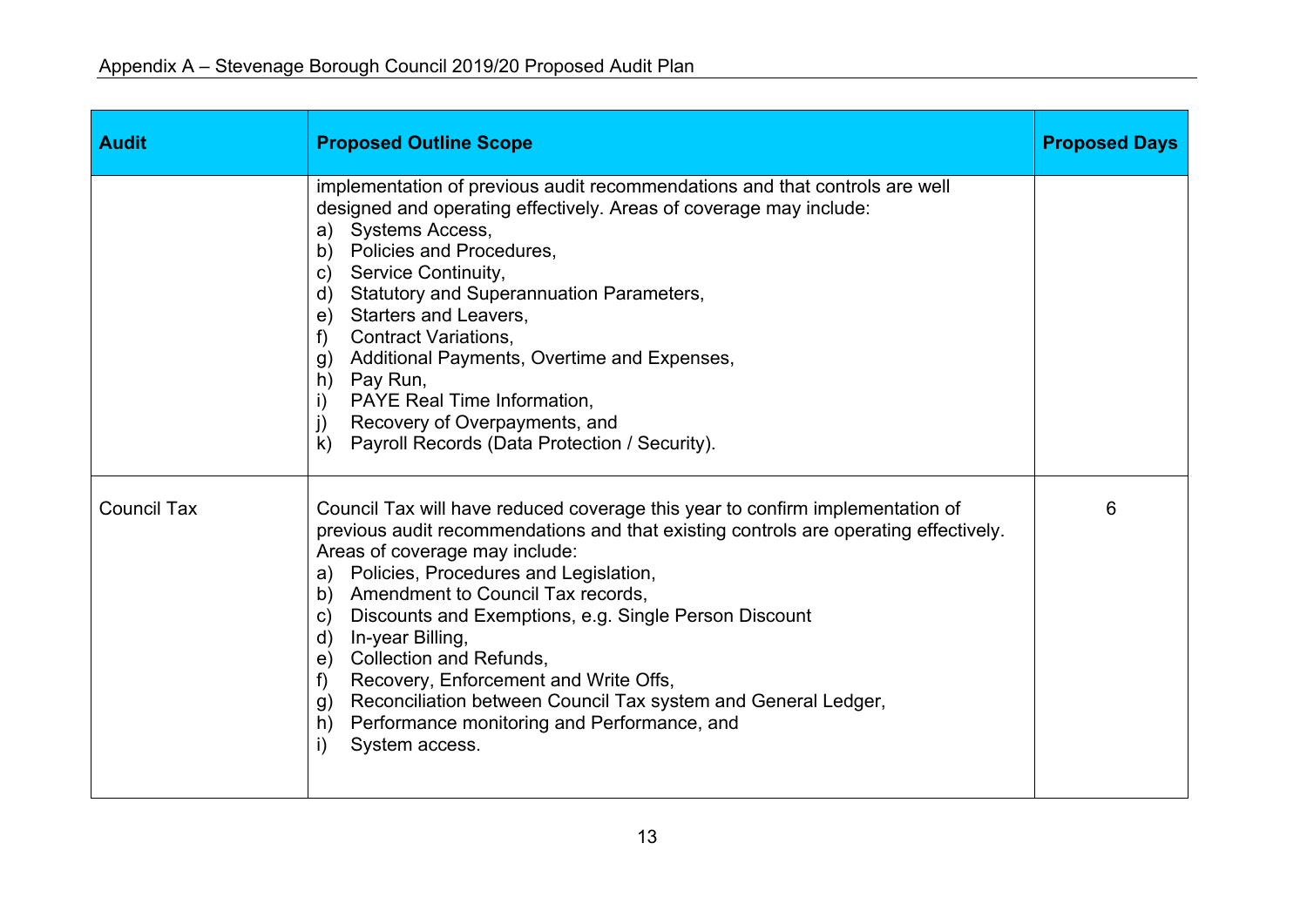| <b>Audit</b>                | <b>Proposed Outline Scope</b>                                                                                                                                                                                                                                                                                                                                                                                                                                                                                                                                                                                                                                  | <b>Proposed Days</b> |
|-----------------------------|----------------------------------------------------------------------------------------------------------------------------------------------------------------------------------------------------------------------------------------------------------------------------------------------------------------------------------------------------------------------------------------------------------------------------------------------------------------------------------------------------------------------------------------------------------------------------------------------------------------------------------------------------------------|----------------------|
| <b>Business Rates (NDR)</b> | Business Rates will have reduced coverage this year to confirm implementation of<br>previous audit recommendations and that existing controls are operating effectively.<br>Areas of coverage may include:<br>a) Policies, procedures and regulatory compliance,<br>Reconciliation between NDR system and Valuation lists,<br>b)<br>Multiplier setting,<br>$\mathsf{C}$ )<br>d) Voids and reliefs,<br>e) In-year Billing,<br>Collection and refunds,<br>$f$ )<br>Recovery, enforcement and write offs,<br>g)<br>h) Reconciliation between NDR system and general ledger,<br>Performance monitoring and management, and<br>i)<br>$\mathbf{j}$<br>System access. | 6                    |
| <b>Housing Benefits</b>     | Housing Benefits will have reduced coverage this year to confirm implementation of<br>previous audit recommendations and that existing controls are operating effectively.<br>Areas of coverage may include:<br>Policies, procedures and set-up of standing data,<br>a)<br>b) Assessments and backdating,<br>Payments,<br>$\mathsf{C}$ )<br>d) Recovery of Overpayments,<br>e) Reconciliations,<br>Performance Monitoring, and<br>$f$ )<br>Security of Data.<br>g)                                                                                                                                                                                             | 6                    |
| Cash and Banking            | Cash and Banking will have reduced coverage this year to confirm implementation of                                                                                                                                                                                                                                                                                                                                                                                                                                                                                                                                                                             | 6                    |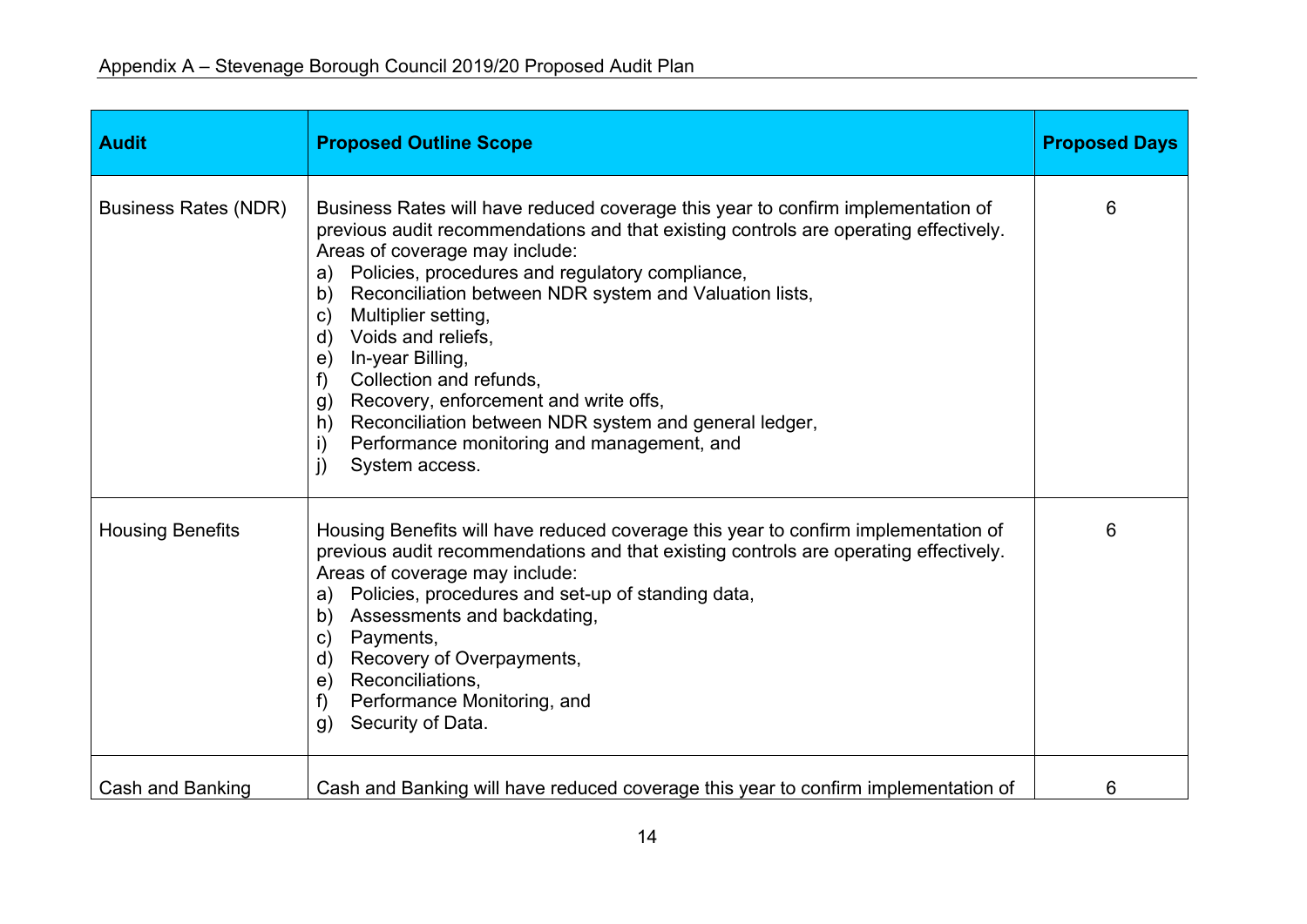| <b>Audit</b>              | <b>Proposed Outline Scope</b>                                                                                                                                                                                                                                                                                                                                                                                                                                                                                                                                                                                                                                                                                                                                             | <b>Proposed Days</b> |
|---------------------------|---------------------------------------------------------------------------------------------------------------------------------------------------------------------------------------------------------------------------------------------------------------------------------------------------------------------------------------------------------------------------------------------------------------------------------------------------------------------------------------------------------------------------------------------------------------------------------------------------------------------------------------------------------------------------------------------------------------------------------------------------------------------------|----------------------|
|                           | previous audit recommendations and that existing controls are operating effectively.<br>Areas of coverage may include:<br>Security of cash and cheques received into departments and through the kiosk,<br>a)<br>Processing of cash and cheque payments,<br>b)<br>Collection and banking of kiosk income, and<br>$\mathsf{C}$ )<br><b>Bank Reconciliations.</b><br>$\mathsf{d}$                                                                                                                                                                                                                                                                                                                                                                                           |                      |
| <b>Housing Rents</b>      | SIAS will be conducting a full assurance audit on the Housing Rents system to<br>confirm implementation of previous audit recommendations and that controls are well<br>designed and operating effectively. Areas of coverage may include:<br>a) Procedures and processes of all stages of rent setting, rent collection and arrears<br>management,<br>b) Annual rent setting, input into the Housing Management System and<br>communication with tenants,<br>Tenancy status, collection of rent, including refunds, and reconciliation to the<br>C)<br>general ledger account, and<br>Management of rent arrears, action taken, including write offs (current and former<br>d)<br>tenants) and evictions,<br>Housing rents suspense account,<br>e)<br>Rent refunds.<br>f | 10                   |
| <b>OPERATIONAL AUDITS</b> |                                                                                                                                                                                                                                                                                                                                                                                                                                                                                                                                                                                                                                                                                                                                                                           |                      |
| <b>Health and Safety</b>  | The audit will provide assurance that the Council has appropriate controls in place to<br>help meet its statutory obligations under the Health and Safety at Work Act and<br>associated legislation. It may also cover whether the Council has good health and                                                                                                                                                                                                                                                                                                                                                                                                                                                                                                            | 10                   |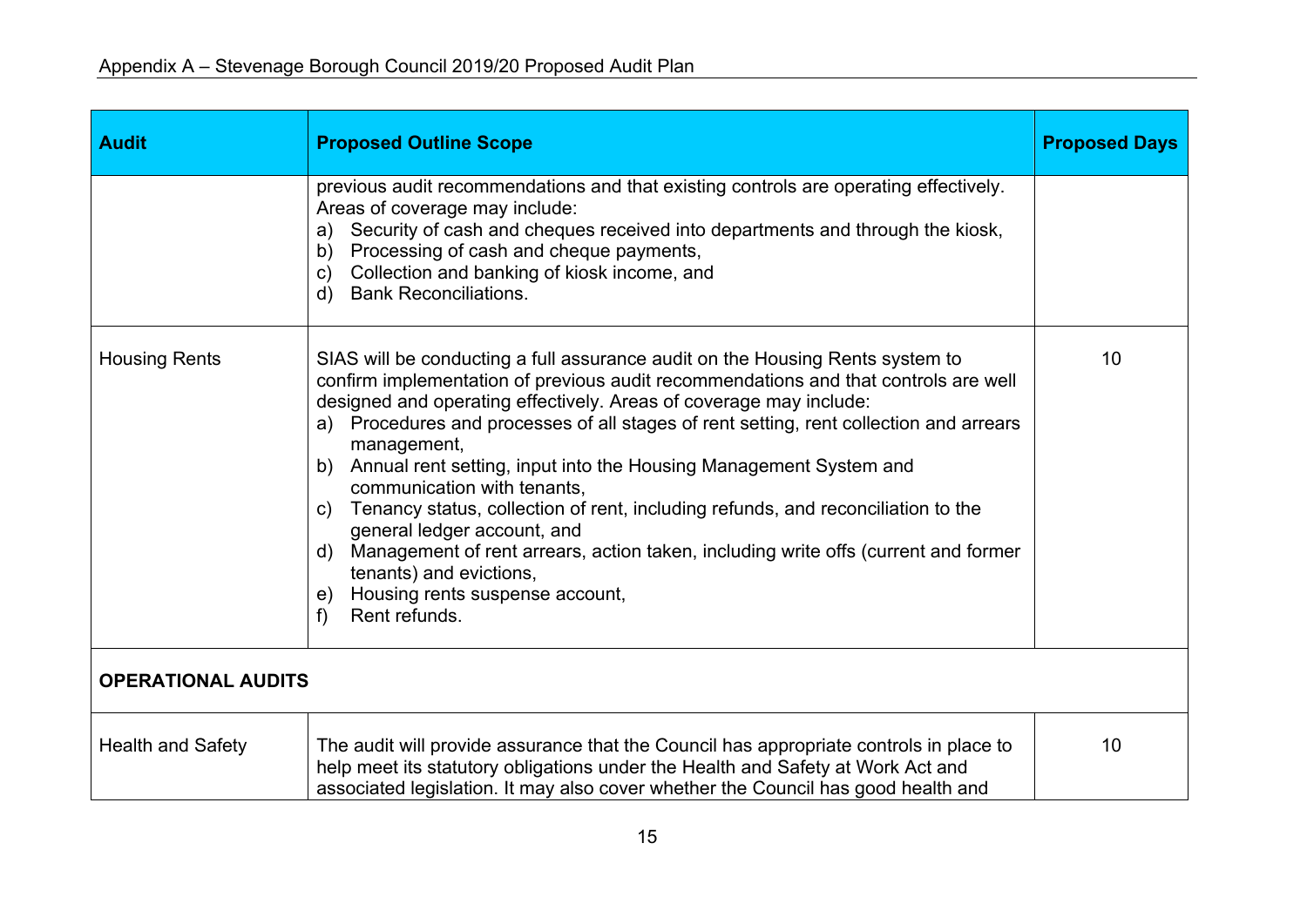| <b>Audit</b>                          | <b>Proposed Outline Scope</b>                                                                                                                                                                                                                                                                                                                                                                     | <b>Proposed Days</b> |
|---------------------------------------|---------------------------------------------------------------------------------------------------------------------------------------------------------------------------------------------------------------------------------------------------------------------------------------------------------------------------------------------------------------------------------------------------|----------------------|
|                                       | safety systems and practice. The audit will also follow up the review of operational<br>health and safety arrangements at Cavendish Road Depot.                                                                                                                                                                                                                                                   |                      |
| <b>Sickness Absence</b><br>Management | The audit will provide assurance on the effectiveness of the sickness management<br>absence system. This may include:<br>a) Sickness policies and application by managers,<br>b) Health Review and Occupational Health arrangements,<br>c) Management information and monitoring of effectiveness.                                                                                                | 10                   |
| <b>Facilities Management</b>          | The audit will provide assurance on the management and maintenance of the<br>Council's operational buildings. This may include:<br>a) The control framework for the Council's post room service,<br>b) Management of the cleaning contract,<br>c) Surveying and delivery of planned and routine maintenance to Council buildings.                                                                 | 6                    |
| Rechargeable Works                    | The audit will provide assurance on the status of recharging in respect of housing<br>repairs and maintenance, including voids. This may include:<br>a) Associated policy and communication,<br>The roles and responsibilities for pre-payments and raising recharges,<br>b)<br>Effectiveness of any debt collection,<br>$\mathsf{C}$ )<br>The financial processing of recharges.<br>$\mathsf{d}$ | 10                   |
| Insurance                             | The audit will provide high level assurance on appropriate cover and limits, claims<br>handling and premiums.                                                                                                                                                                                                                                                                                     | 6                    |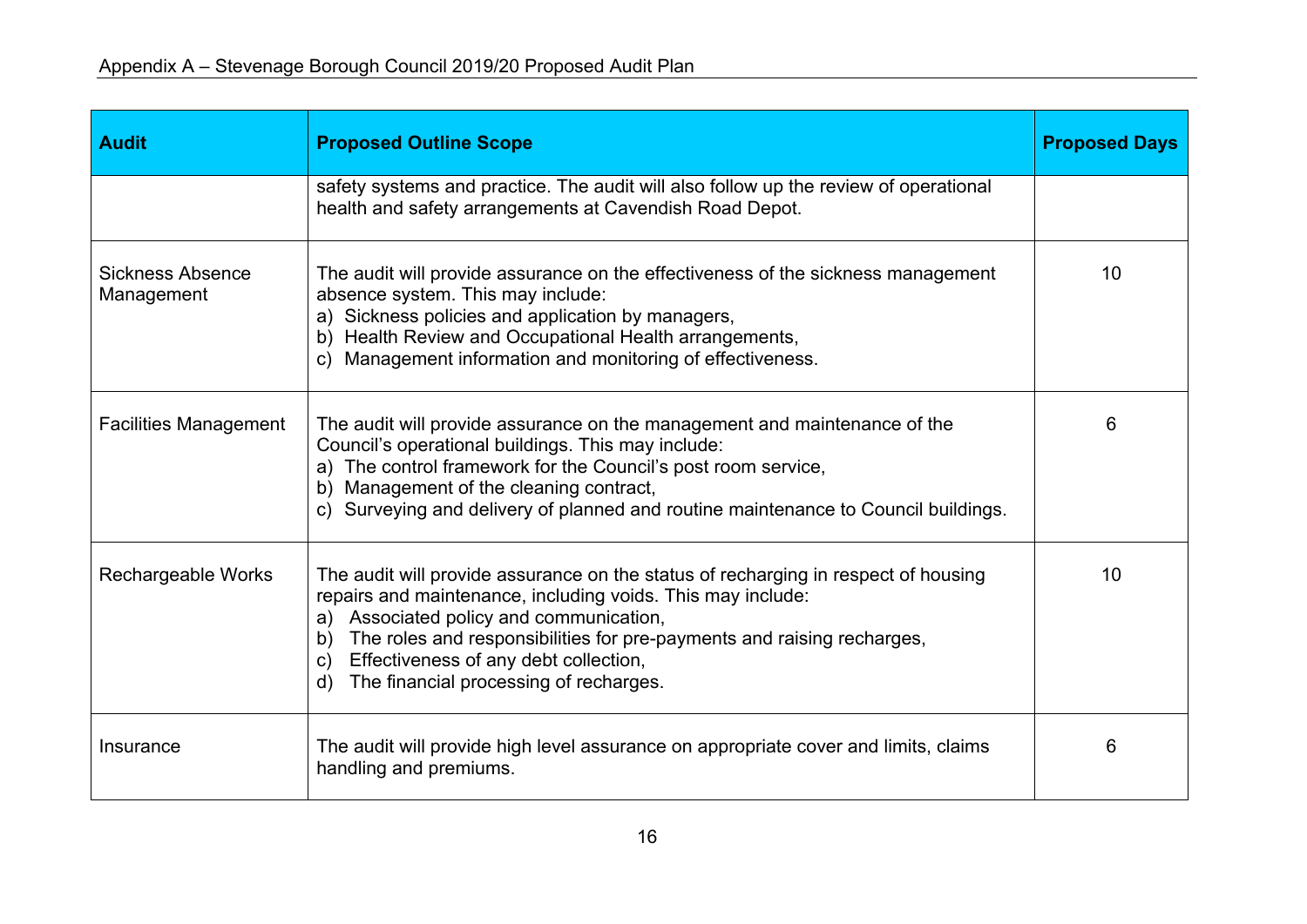| <b>Audit</b>                                   | <b>Proposed Outline Scope</b>                                                                                                                                                                                                                                                                                    | <b>Proposed Days</b> |
|------------------------------------------------|------------------------------------------------------------------------------------------------------------------------------------------------------------------------------------------------------------------------------------------------------------------------------------------------------------------|----------------------|
| Garage Investment<br>Programme                 | A review of the programme to refurbish Council owned garage blocks across the<br>town. The audit may include:<br>a) Arrangements for managing the Council's contractors,<br>b) Oversight of programme management and benefits realisation.                                                                       | 10                   |
| Cemeteries                                     | The audit will provide assurance on the effectiveness of managing the council's<br>cemeteries. This may include:<br>a) Control of customer and client receipts.<br>b) Arrangements for record keeping,<br>c) Oversight of any memorials in cemeteries (so that they do not pose a risk to health<br>and safety). | 6                    |
| <b>Herts Home</b><br><b>Improvement Agency</b> | To provide assurance that a robust internal control framework is in place to support<br>the delivery of activities and outcomes of the Home Improvement Agency. Audit day<br>contributions from all SIAS partners who are in the partnership have been sought.                                                   | $\overline{2}$       |
| <b>Town Centre</b><br>Regeneration - SG1       | A governance review of the Council's regeneration programme for Stevenage Town<br>Centre. Coverage may include:<br>a) Appropriateness of governance framework in place,<br>b) Effectiveness of programme and project management/oversight of milestones and<br>benefits realisation.                             | 12                   |
| Queensway /                                    | A governance review of the Council's redevelopment programme. This audit may                                                                                                                                                                                                                                     | 12                   |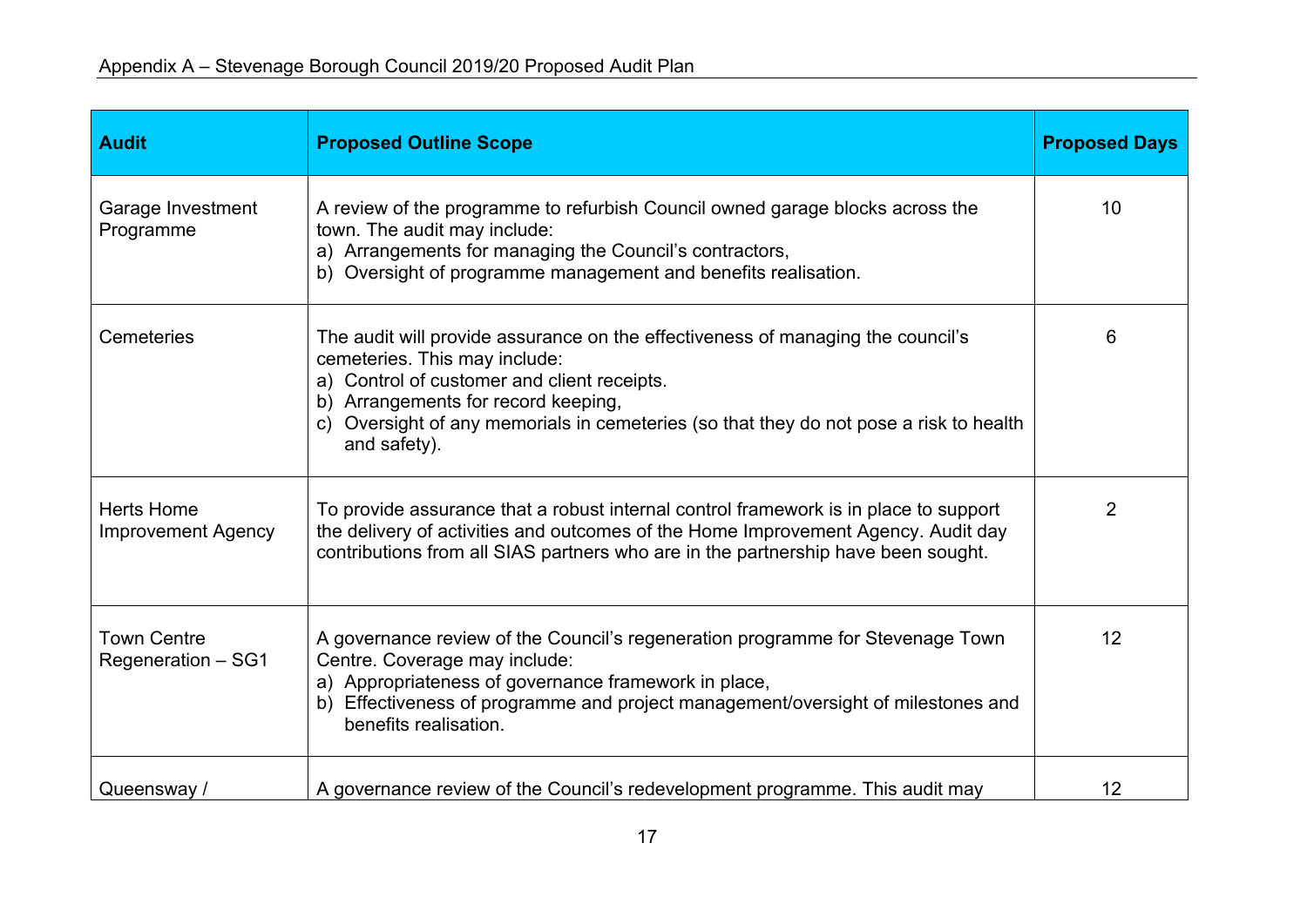| <b>Audit</b>                         | <b>Proposed Outline Scope</b>                                                                                                                                                                                                                                                                                                                                                                                                                      | <b>Proposed Days</b> |
|--------------------------------------|----------------------------------------------------------------------------------------------------------------------------------------------------------------------------------------------------------------------------------------------------------------------------------------------------------------------------------------------------------------------------------------------------------------------------------------------------|----------------------|
| Marshgate<br>Redevelopment           | include:<br>a) Appropriateness of governance framework in place,<br>b) Effectiveness of programme and project management/oversight of milestones and<br>benefits realisation.                                                                                                                                                                                                                                                                      |                      |
| Recycling                            | The audit will provide assurance over the receipt of grants and contributions, income<br>from dry recyclables and from other associated income streams.                                                                                                                                                                                                                                                                                            | 10                   |
| Stevenage Museum                     | An establishment audit to provide assurance over the control of income, expenditure,<br>visitor/event management and displays/collections.                                                                                                                                                                                                                                                                                                         | 6                    |
| Homelessness<br><b>Reduction Act</b> | To provide assurance that the Council has adequately responded to the new<br>Homelessness Reduction Act legislation and assess the impact the new legislation<br>has on temporary accommodation demands and spending. In addition, this review will<br>seek to provide assurance on the Council's approach to rough sleeping.                                                                                                                      | 10                   |
| <b>Land Charges</b>                  | The Infrastructure Act 2015 authorised the transfer of local land charges registers and<br>services from local authorities to be held and provided centrally at Land Registry.<br>Councils play a key role in the collation and supply of data affecting their local areas<br>which is essential in order to keep the new central digitised register updated.<br>Local authorities are still required to apply, vary and cancel charges in the new | 8                    |
|                                      | register. They will also need to provide source documents on request and respond to<br>additional enquiries from customers following HM Land Registry's issue of a search                                                                                                                                                                                                                                                                          |                      |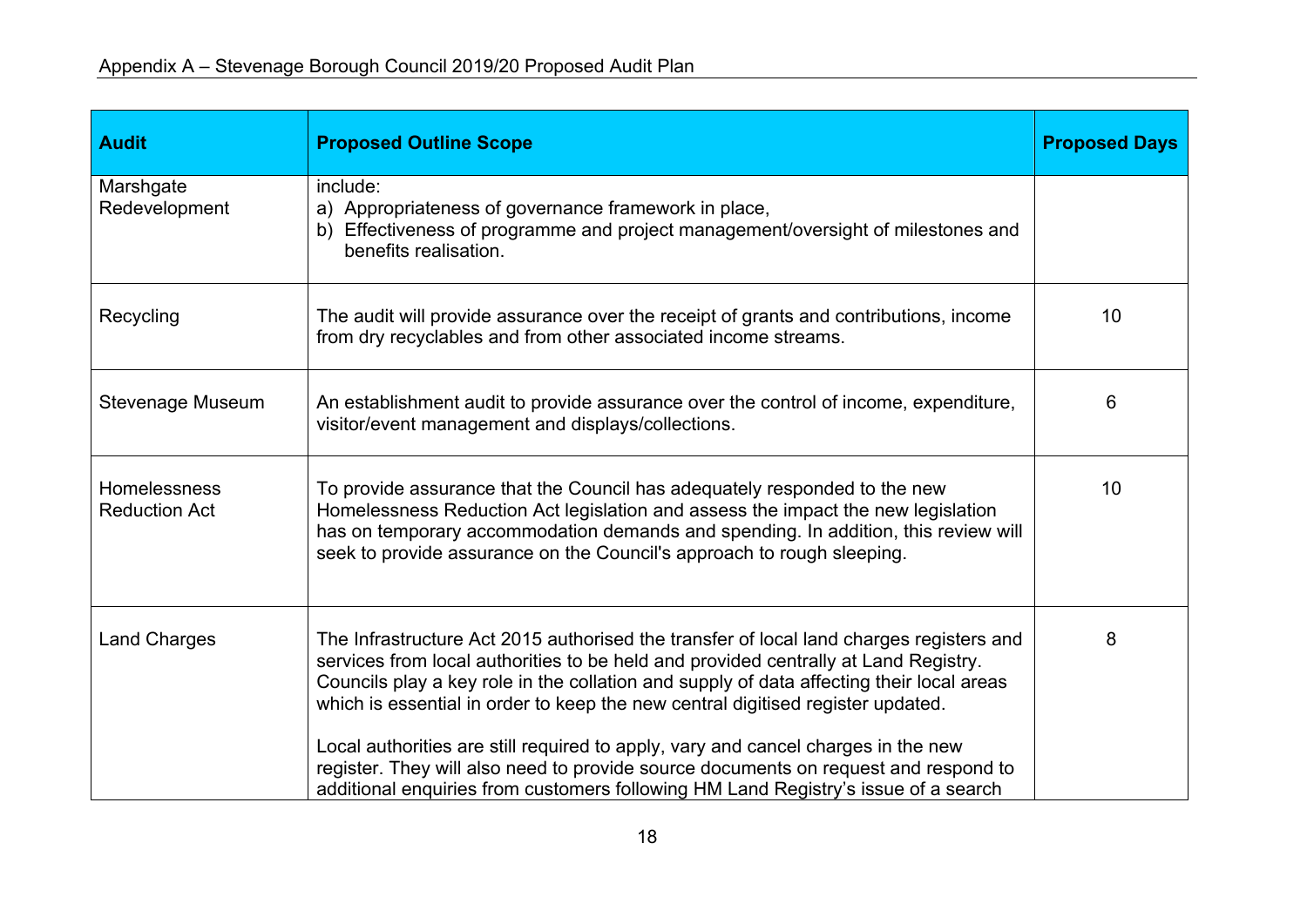| <b>Audit</b>                                 | <b>Proposed Outline Scope</b>                                                                                                                                                                                                    | <b>Proposed Days</b> |
|----------------------------------------------|----------------------------------------------------------------------------------------------------------------------------------------------------------------------------------------------------------------------------------|----------------------|
|                                              | result.                                                                                                                                                                                                                          |                      |
|                                              | Our work is designed to review the Council's response to the changes in the provision<br>of local land charge searches, including the secure transfer of data to the Land<br>Registry.                                           |                      |
| Safeguarding                                 | A review of the Council wide requirement to meet obligations relating to safeguarding<br>children and adults from abuse and neglect.                                                                                             | 10                   |
|                                              | PROCUREMENT, CONTRACT MANAGEMENT AND PROJECT MANAGEMENT                                                                                                                                                                          |                      |
| <b>Major Refurbishment</b><br>Contract       | Audit coverage of the Major Refurbishment Contract (otherwise known as the "Flat"<br>Block" contract). This may include:<br>a) Programme and contract management,<br>b) Governance arrangements,<br>c) Benefits realisation.     | 10                   |
| Procurement                                  | The audit will provide assurance that the Council is complying with legislation; there is<br>effective corporate policy, procurement guidance/procedures and appropriate training.                                               | 10                   |
| <b>Housing Development</b><br><b>Schemes</b> | Further audit coverage of the Kenilworth Scheme is proposed in 2019/20. This may<br>include:<br>a) Compensation payments and buying out private leaseholders,<br>b) OJEU compliant procurement, project management and payments, | 10                   |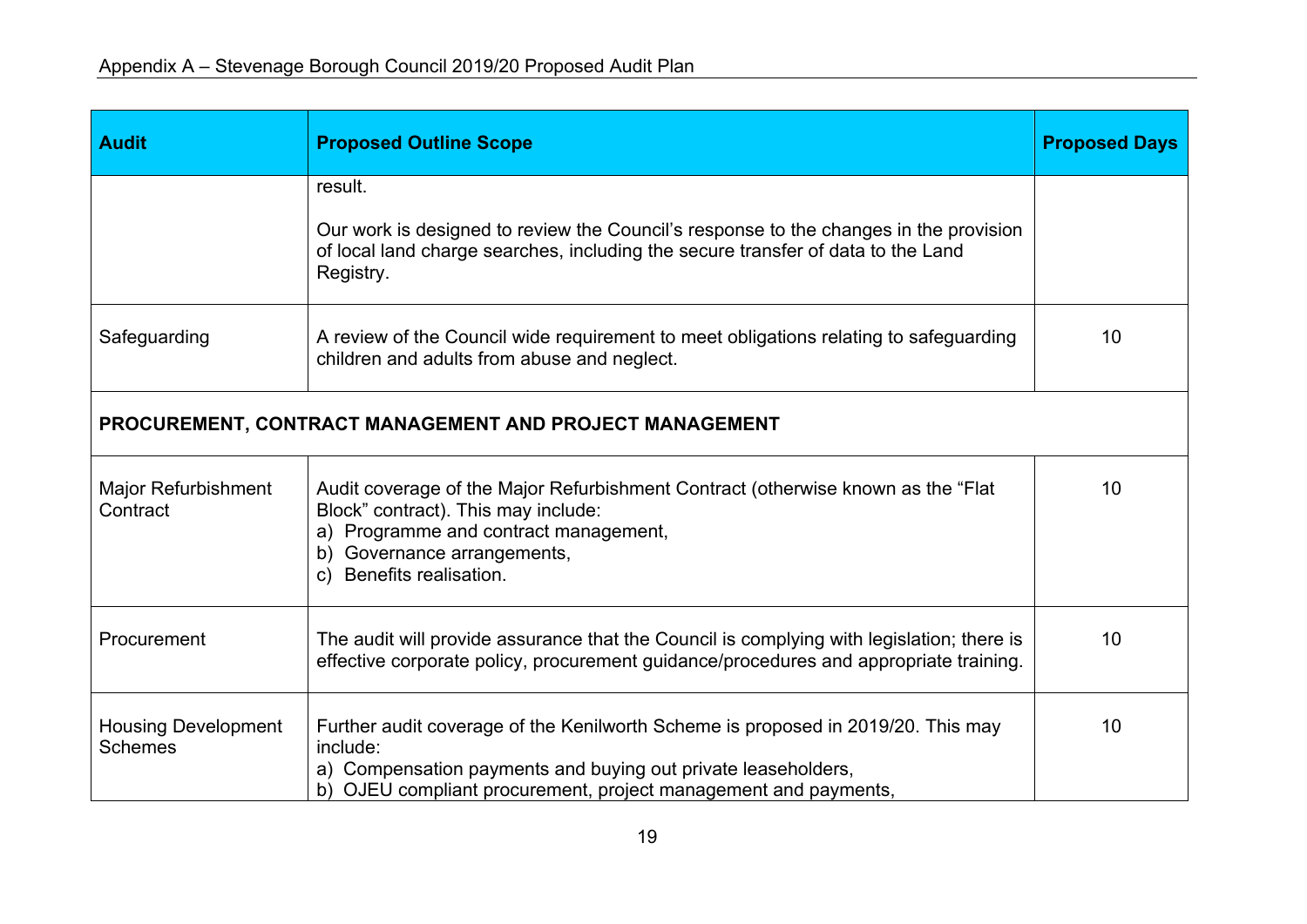| <b>Audit</b>                          | <b>Proposed Outline Scope</b>                                                                                                                                                                                                                                                                                                                                                                                                                         | <b>Proposed Days</b> |
|---------------------------------------|-------------------------------------------------------------------------------------------------------------------------------------------------------------------------------------------------------------------------------------------------------------------------------------------------------------------------------------------------------------------------------------------------------------------------------------------------------|----------------------|
|                                       | c) Governance and oversight, including risk management.                                                                                                                                                                                                                                                                                                                                                                                               |                      |
| <b>SHARED LEARNING</b>                |                                                                                                                                                                                                                                                                                                                                                                                                                                                       |                      |
| <b>Joint Reviews</b>                  | The SIAS Board traditionally agree a topic (or topics) for consideration as joint<br>reviews across the SIAS partners in-year. This is likely to include a review of the<br>Shared Anti-Fraud Service. Any others have yet to be determined. Where no further<br>topic is specified, the audit days will be returned to contingency for use on emerging<br>audits / risks, applied to other audits in the plan or used on audits in the reserve list. | 4                    |
| <b>Shared Learning</b>                | Shared Learning Newsletters and Summary Themed Reports - 2 days<br>Audit Committee and Joint Review Workshops - 2 days                                                                                                                                                                                                                                                                                                                                | 4                    |
| <b>COUNTER FRAUD</b>                  |                                                                                                                                                                                                                                                                                                                                                                                                                                                       |                      |
| N/A                                   | No internal audit work in this area is proposed in 2019/20. The Shared Anti-Fraud<br>Service provides pro-active and reactive counter fraud services.                                                                                                                                                                                                                                                                                                 |                      |
| <b>RISK MANAGEMENT AND GOVERNANCE</b> |                                                                                                                                                                                                                                                                                                                                                                                                                                                       |                      |
| <b>Risk Management</b>                | The audit will involve a high level review of strategic and operational risk management                                                                                                                                                                                                                                                                                                                                                               | 6                    |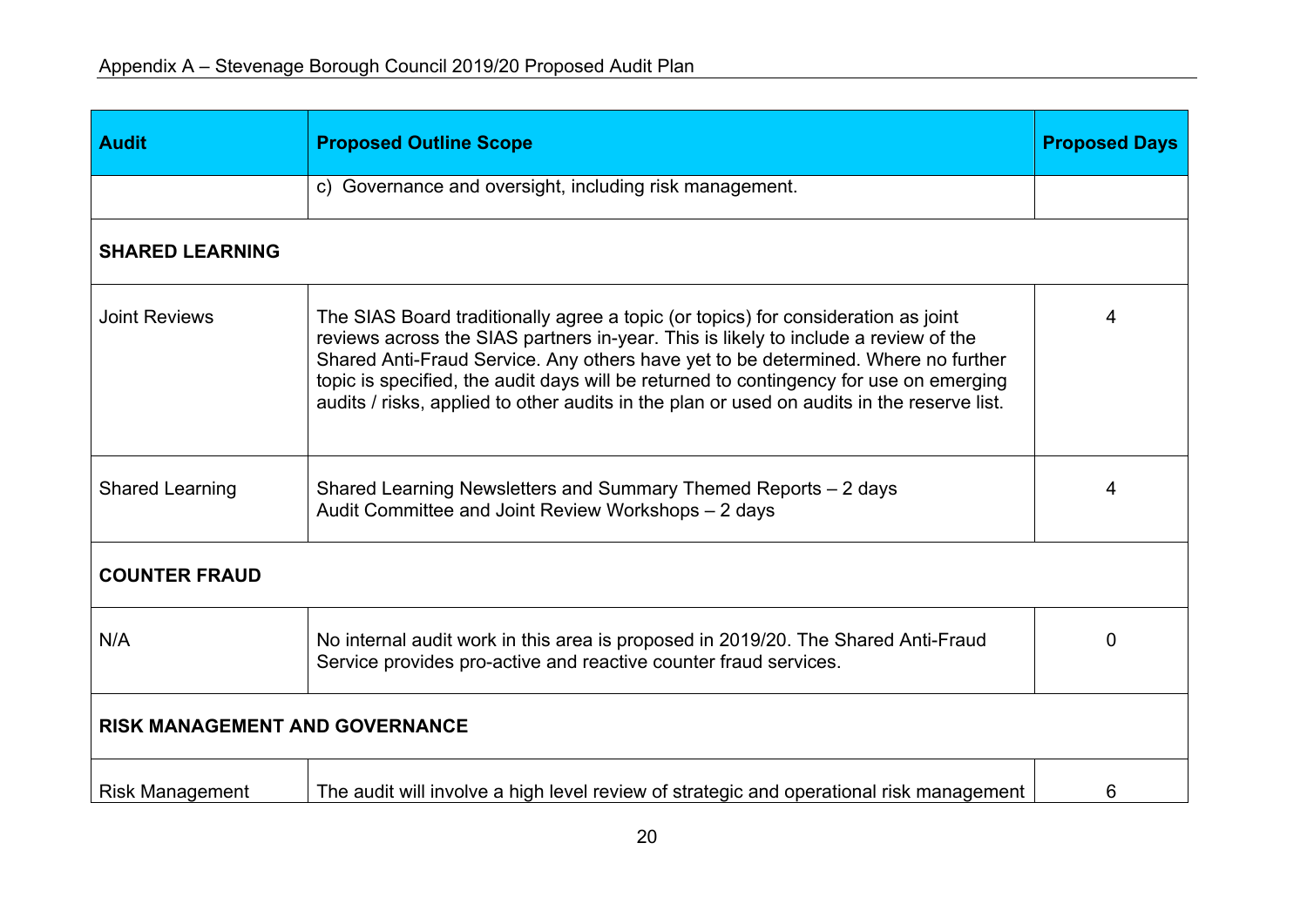| <b>Audit</b>                | <b>Proposed Outline Scope</b>                                                                                                                                                                                                                                                                                                                                                                                                                                                                                                                                                                                                                                                                                                                                                         | <b>Proposed Days</b> |  |
|-----------------------------|---------------------------------------------------------------------------------------------------------------------------------------------------------------------------------------------------------------------------------------------------------------------------------------------------------------------------------------------------------------------------------------------------------------------------------------------------------------------------------------------------------------------------------------------------------------------------------------------------------------------------------------------------------------------------------------------------------------------------------------------------------------------------------------|----------------------|--|
|                             | arrangements, and whether risk management has been embedded in operational<br>decision-making and activity. Any emerging issues will be considered as part of the<br>audit planning process. This audit traditionally informs the Annual Governance<br>Statement.                                                                                                                                                                                                                                                                                                                                                                                                                                                                                                                     |                      |  |
| <b>Corporate Governance</b> | This audit traditionally informs the Annual Governance Statement and has covered a<br>wide variety of topics across our partners. These have included:<br>a) Members and officers serving on Outside Bodies,<br>b) Local Government Transparency Code,<br>c) Culture, Ethics and Standards,<br>d) Council Strategies, Policies and Procedures,<br>e) Governance structures - Effective Council, committee and reporting structure,<br>terms of reference for each committee and group, work plans for Cabinet /<br>committees, minuting and action tracking, Members and senior staff possessing<br>the appropriate mix of skills and receive any required training and development<br>and delegating decision-making and transactional authority, and<br>f) Delegation of authority. |                      |  |
| <b>AD HOC ADVICE</b>        |                                                                                                                                                                                                                                                                                                                                                                                                                                                                                                                                                                                                                                                                                                                                                                                       |                      |  |
| Ad hoc Advice               | This planned time has been allocated to provide for adhoc advice to management on<br>matters, issues or queries relating to risk, control, governance and anti-fraud. Adhoc<br>advice is relevant to activities that typically take less than one day to complete, e.g.<br>advice on new policies or strategies.                                                                                                                                                                                                                                                                                                                                                                                                                                                                      | 3                    |  |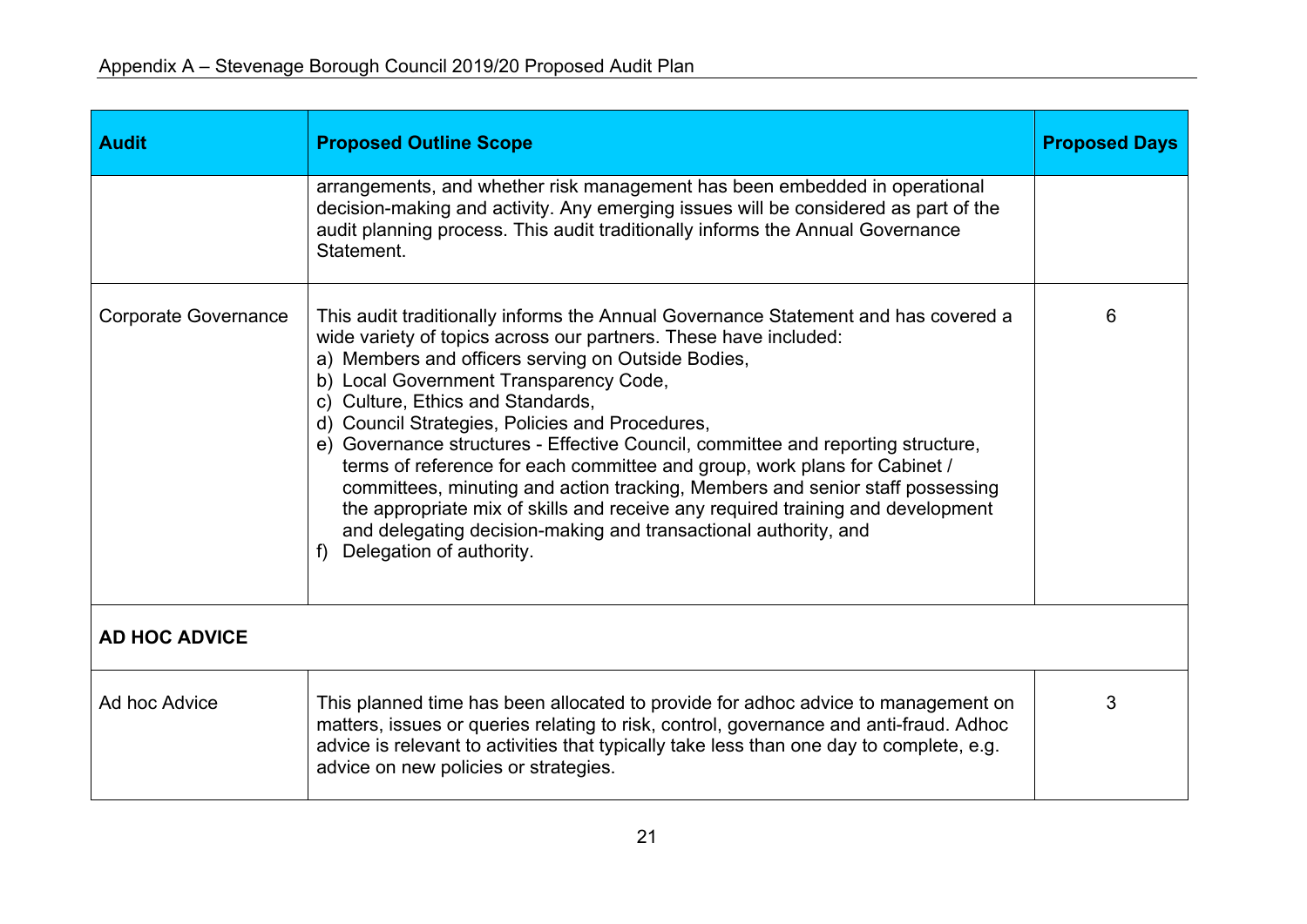| <b>Audit</b>                               | <b>Proposed Outline Scope</b>                                                                                                                                                                                                                                            | <b>Proposed Days</b> |
|--------------------------------------------|--------------------------------------------------------------------------------------------------------------------------------------------------------------------------------------------------------------------------------------------------------------------------|----------------------|
| IT AUDITS (shared with East Herts Council) |                                                                                                                                                                                                                                                                          |                      |
| <b>IT Shared Service</b><br>Agreement      | The audit will involve a review of whether there are appropriate arrangements in place<br>to manage and resolve any issues relating to the partnerships finances, governance<br>and performance.                                                                         | 6                    |
| <b>Cyber Security (follow</b><br>up audit) | The follow up review will provide a status update on the recommendations made in<br>the Cyber Security audit carried out in 2018/19. Any new or emerging risk will also be<br>covered.                                                                                   | 6                    |
| Information<br>Management                  | The audit will provide assurance on whether systems used to create, process and<br>store records are appropriately managed, data is appropriately retained,<br>arrangements are in place for handling any security breaches, and whether any<br>losses can be recovered. | 6                    |
| <b>Project Management</b>                  | The audit will provide assurance on preparation and approval of business cases,<br>prioritisation of projects, delivery methods and arrangements for post implementation<br>review.                                                                                      | 6                    |
| <b>FOLLOW UP AUDITS</b>                    |                                                                                                                                                                                                                                                                          |                      |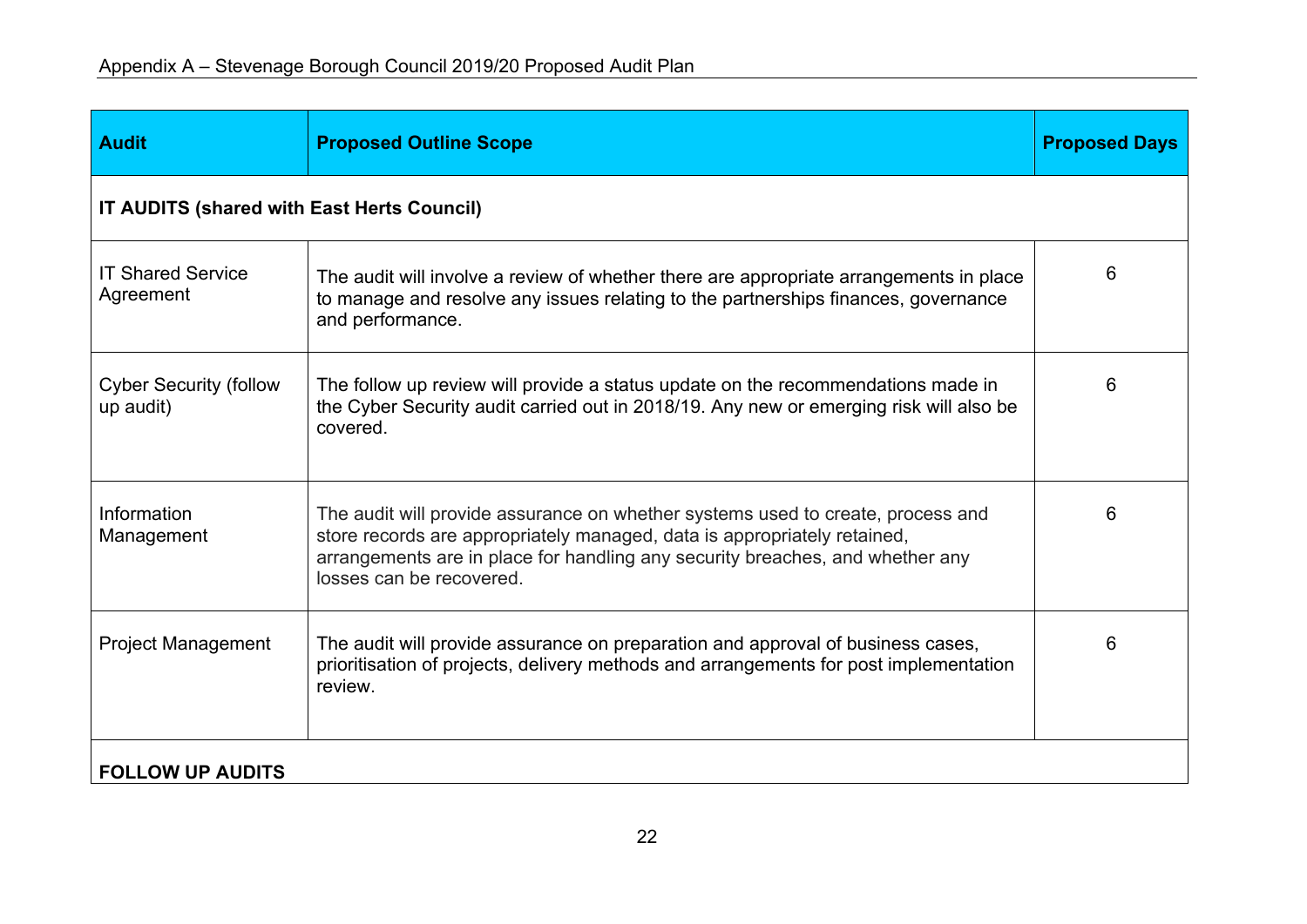| <b>Audit</b>                                            | <b>Proposed Outline Scope</b>                                                                                                                                                                                                                                                                                                                                 | <b>Proposed Days</b> |  |  |
|---------------------------------------------------------|---------------------------------------------------------------------------------------------------------------------------------------------------------------------------------------------------------------------------------------------------------------------------------------------------------------------------------------------------------------|----------------------|--|--|
|                                                         |                                                                                                                                                                                                                                                                                                                                                               |                      |  |  |
| $CCTV - joint$ audit with<br>partners                   | The CCTV audit carried out in 2018/19 focused on the governance arrangements<br>relating to the CCTV partnership. A Limited assurance opinion was given, and a<br>number of High priority recommendations were made. This follow up review will focus<br>on the status of those recommendations to help ensure they have been implemented<br>or are on track. | 5                    |  |  |
| <b>Street Cleansing</b>                                 | The audit carried out in 2018/19 gave a Limited assurance opinion and a number of<br>recommendations were made. This follow up review will focus on the status of those<br>recommendations to help ensure they have been implemented or are on track.                                                                                                         |                      |  |  |
| <b>CONTINGENCY</b>                                      |                                                                                                                                                                                                                                                                                                                                                               |                      |  |  |
| Contingency                                             | To provide for adequate response to risks emerging during the course of the financial<br>year.                                                                                                                                                                                                                                                                | 5                    |  |  |
| <b>STRATEGIC SUPPORT AND CONTINGENCY</b>                |                                                                                                                                                                                                                                                                                                                                                               |                      |  |  |
| <b>Head of Internal Audit</b><br><b>Opinion 2018/19</b> | To prepare and agree the Head of Internal Audit Opinion and Annual Report for<br>2018/19.                                                                                                                                                                                                                                                                     | 3                    |  |  |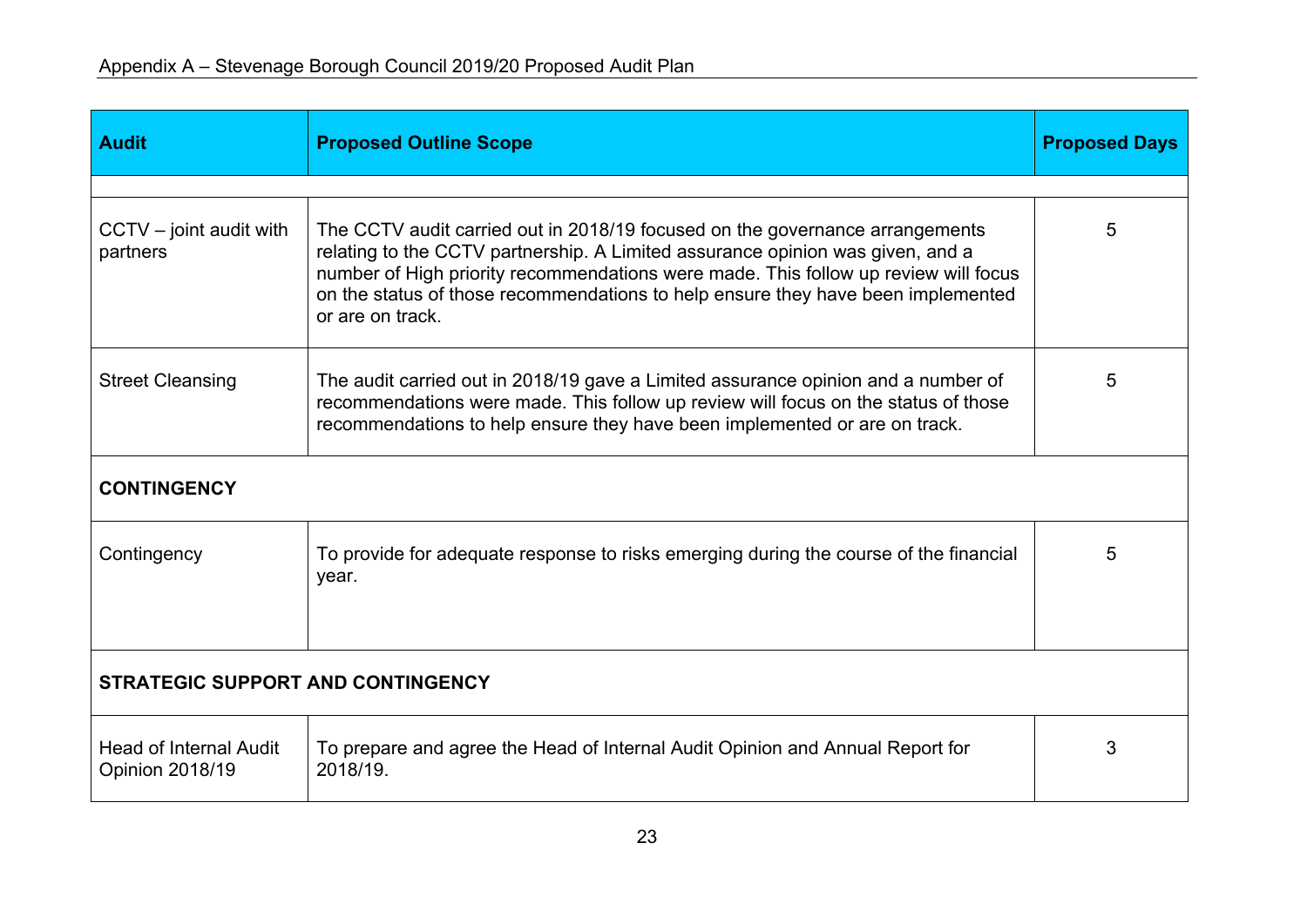| <b>Audit</b>                            | <b>Proposed Outline Scope</b>                                                                                                                                                                                                                                                                                | <b>Proposed Days</b> |
|-----------------------------------------|--------------------------------------------------------------------------------------------------------------------------------------------------------------------------------------------------------------------------------------------------------------------------------------------------------------|----------------------|
|                                         |                                                                                                                                                                                                                                                                                                              |                      |
| <b>Audit Committee</b>                  | To provide services linked to the preparation and agreement of Audit Committee<br>reports, meeting with the Audit Committee Chair prior to each Audit Committee (as<br>required) and presentation of reports / participation at Audit Committee. Follow up of<br>Critical and High priority recommendations. | 12                   |
| Client Liaison, including<br><b>CCG</b> | This involves meetings and updates with the Council's Audit Champion and other key<br>officers. Attendance at the Corporate Governance Group (CGG) is also included.                                                                                                                                         | 10                   |
| Liaison with External<br>Audit          | To meet the external auditors and providing information as they require.                                                                                                                                                                                                                                     |                      |
| <b>Plan Monitoring</b>                  | To produce and monitor performance and billing information, work allocation and<br>scheduling.                                                                                                                                                                                                               | 10                   |
| <b>SIAS Development</b>                 | Included to reflect the Council's contribution to developing and maintain the shared<br>service / partnership through its service plans and corporate activities.                                                                                                                                            | 5                    |
| 2020/21 Audit Planning                  | To provide services in relation to preparation and agreement of the 2020/21 Audit<br>Plan.                                                                                                                                                                                                                   | 5                    |
|                                         |                                                                                                                                                                                                                                                                                                              |                      |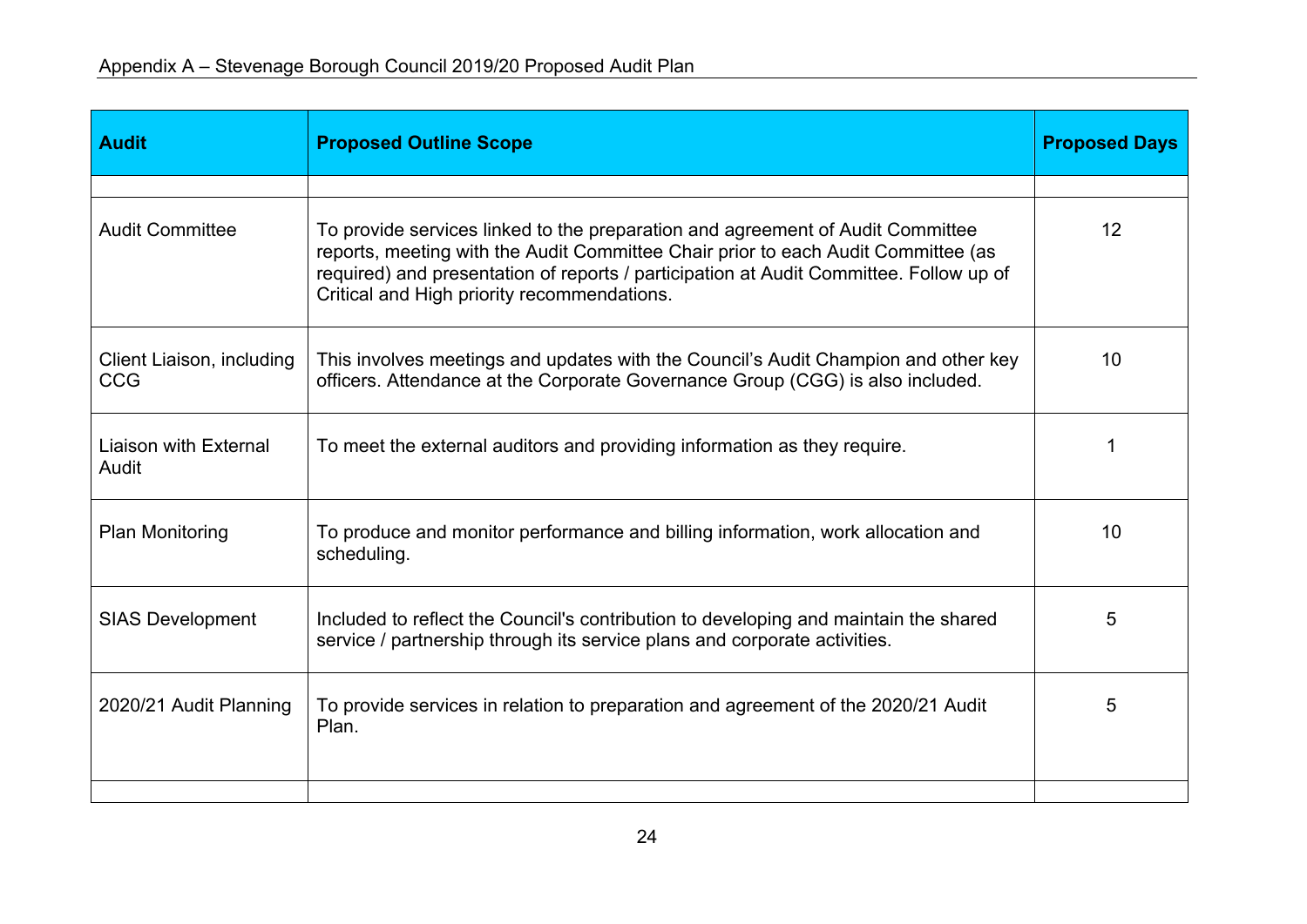| <b>Audit</b>                             | <b>Proposed Outline Scope</b>                                                                                                                                                                                                                                                                                                                                    | <b>Proposed Days</b>                                               |  |  |
|------------------------------------------|------------------------------------------------------------------------------------------------------------------------------------------------------------------------------------------------------------------------------------------------------------------------------------------------------------------------------------------------------------------|--------------------------------------------------------------------|--|--|
| 2018/19 projects<br>requiring completion | Additional time, if required, for the completion of 2018/19 audit work carried forward<br>into the 2019/20 year. Any unused days will be returned to contingency for use on<br>emerging risks and audits or allocated to audits in the reserve list.                                                                                                             |                                                                    |  |  |
| <b>TOTAL</b>                             |                                                                                                                                                                                                                                                                                                                                                                  | 350                                                                |  |  |
| <b>RESERVE LIST (not in order)</b>       |                                                                                                                                                                                                                                                                                                                                                                  |                                                                    |  |  |
| Supported Housing and<br><b>Flats</b>    | The audit will provide assurance on housing support to older people and people<br>requiring support living in Council sheltered and flexi care housing schemes. The<br>audit may include:<br>a) Services to support tenants to live independently and for which a charge is levied,<br>b) Communal costs subject to a separate service charge, such as cleaning. | To be agreed<br>with<br>management if                              |  |  |
| <b>Environmental Health</b>              | The audit will provide assurance on food safety and health & safety enforcement at<br>businesses in Stevenage. The audit may include:<br>a) The enforcement of food safety law, inspection and education arrangements,<br>b) The enforcement of health and safety legislation for commercial premises.<br>$\mathsf{C}$                                           | and when an<br>audit on the<br>reserve list is<br>brought forward. |  |  |
| <b>ICT Asset Management</b>              | The audit will provide assurance on the traceability of hardware across the Council's<br>estate. Coverage may include:<br>Receipt and secure storage of purchased hardware,<br>Inventory and roll out arrangements, asset tagging,                                                                                                                               |                                                                    |  |  |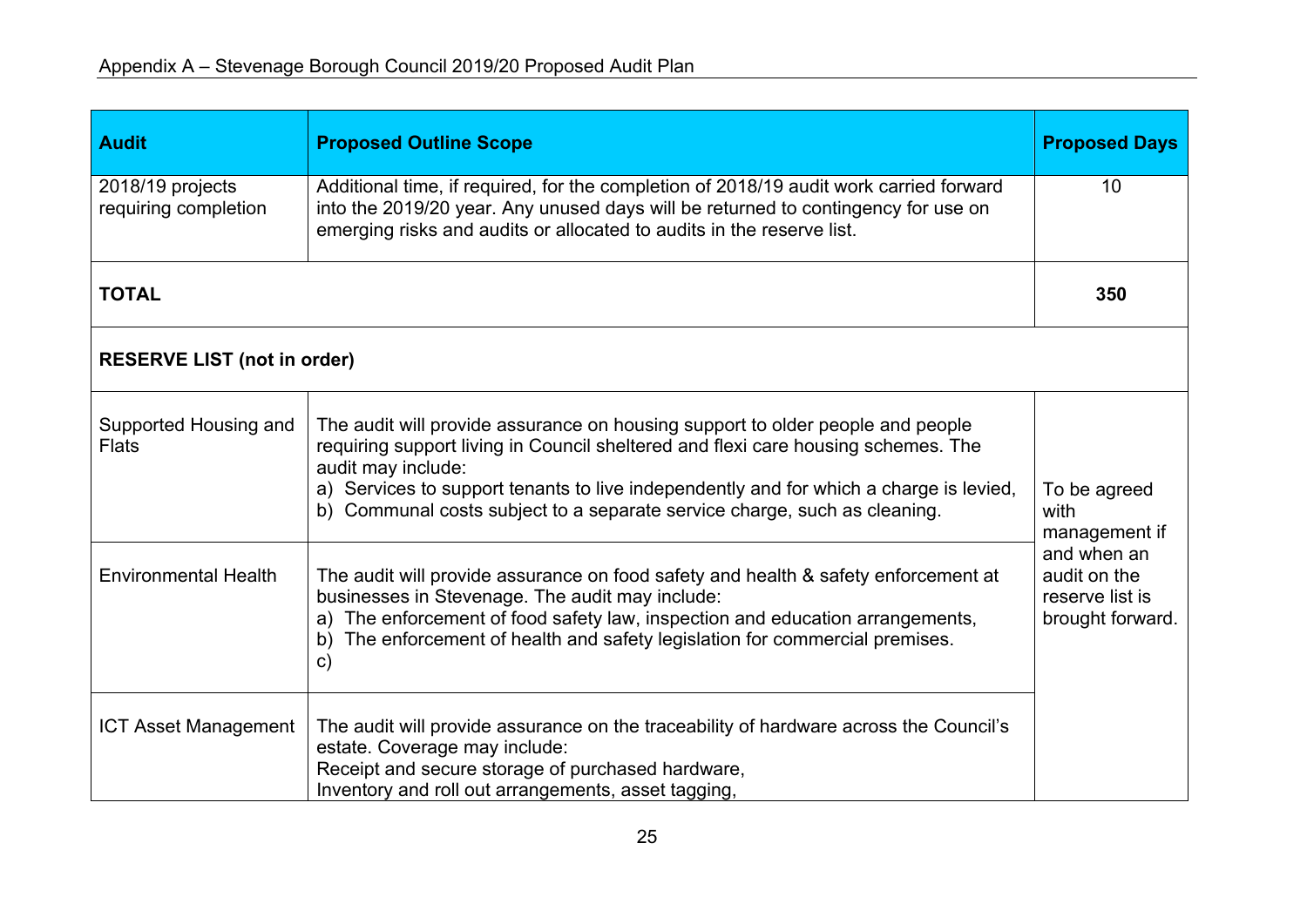| <b>Audit</b>                     | <b>Proposed Outline Scope</b>                                                                                                                                                                                                                                                          | <b>Proposed Days</b> |
|----------------------------------|----------------------------------------------------------------------------------------------------------------------------------------------------------------------------------------------------------------------------------------------------------------------------------------|----------------------|
|                                  | Decommissioning and disposal procedures.                                                                                                                                                                                                                                               |                      |
| Performance<br>Management        | An audit of the performance management framework. The audit may include:<br>a) Measures of performance and target setting,<br>b) Data quality management,<br>c) Production of management information and reporting arrangements.                                                       |                      |
| Members Allowances &<br>Expenses | Audit coverage of payments made by the Council in respect of its Members<br>Allowances Scheme e.g. Basic and Special Responsibility. It will also cover claims for<br>travel, subsistence and any other allowances that are permitted.                                                 |                      |
| Sports and Recreation            | This audit covers expenditure relating to the management and operation of Council<br>owned leisure facilities, specifically the contractual relationship the Council has with<br>Stevenage Leisure Limited for the management of four sites. Realisation of financial<br>$target(s)$ . |                      |